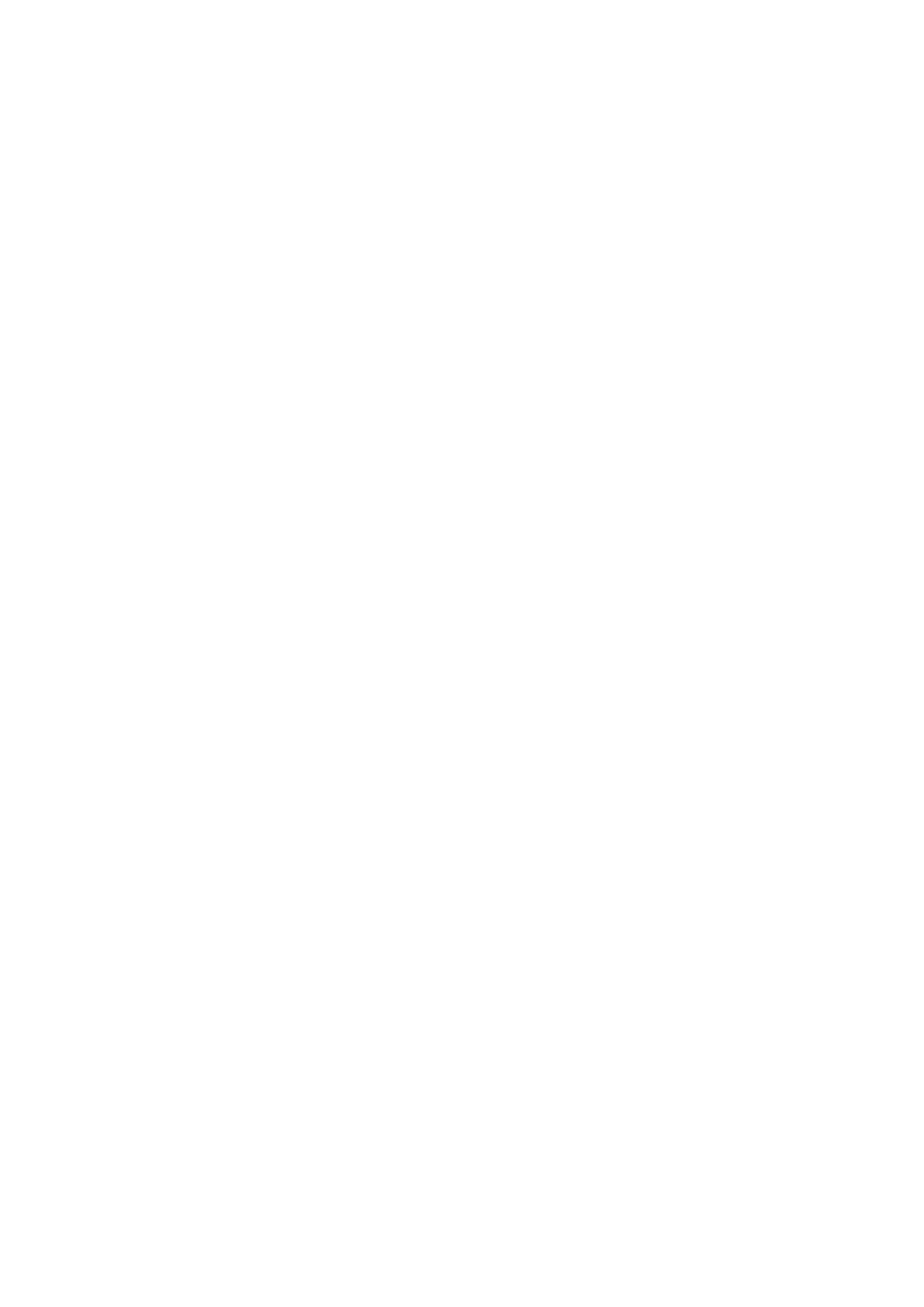# **Contents**

| 1. |     |                                                          |
|----|-----|----------------------------------------------------------|
|    | 1.1 |                                                          |
|    | 1.2 |                                                          |
|    | 1.3 |                                                          |
|    | 1.4 |                                                          |
| 2. |     |                                                          |
|    | 2.1 |                                                          |
|    | 2.2 |                                                          |
|    | 2.3 |                                                          |
|    | 2.4 |                                                          |
|    | 2.5 |                                                          |
|    | 2.6 | Justification for future proofing depot power supply  13 |
|    | 2.7 |                                                          |
|    | 2.8 |                                                          |
|    | 2.9 |                                                          |
|    |     |                                                          |
| 3. |     |                                                          |
|    | 3.1 |                                                          |
|    | 3.2 |                                                          |
|    | 3.3 |                                                          |
|    | 3.4 |                                                          |
| 4. |     |                                                          |
|    | 4.1 |                                                          |
|    | 4.2 |                                                          |
|    | 4.3 |                                                          |
|    | 4.4 |                                                          |
|    | 4.5 |                                                          |
|    | 4.6 |                                                          |
| 5. |     |                                                          |
|    | 5.1 |                                                          |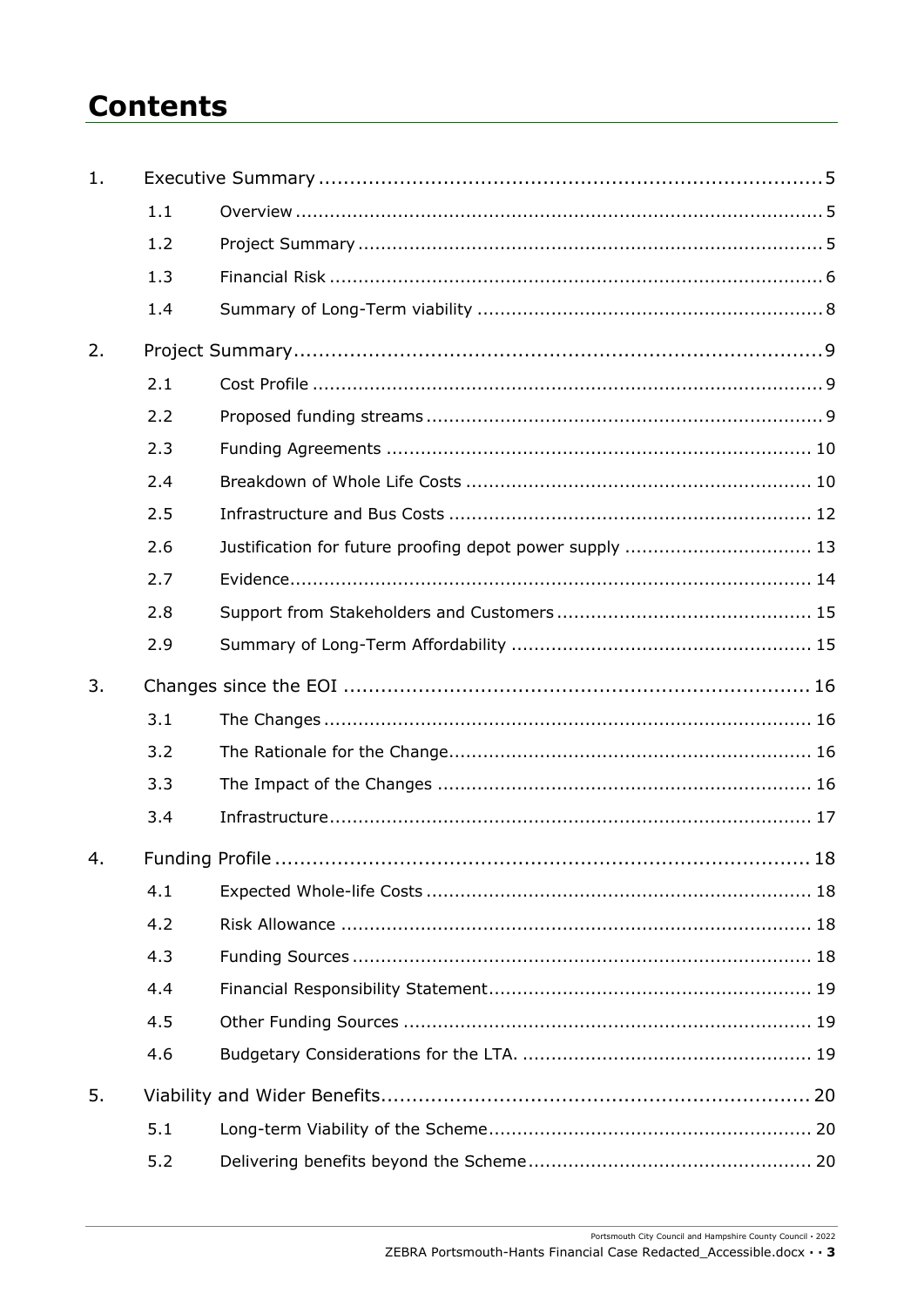|    | 5.3 |  |
|----|-----|--|
|    | 5.4 |  |
|    | 5.5 |  |
| 6. |     |  |
|    | 6.1 |  |
| 7. |     |  |
|    | 7.1 |  |
|    | 7.2 |  |
|    |     |  |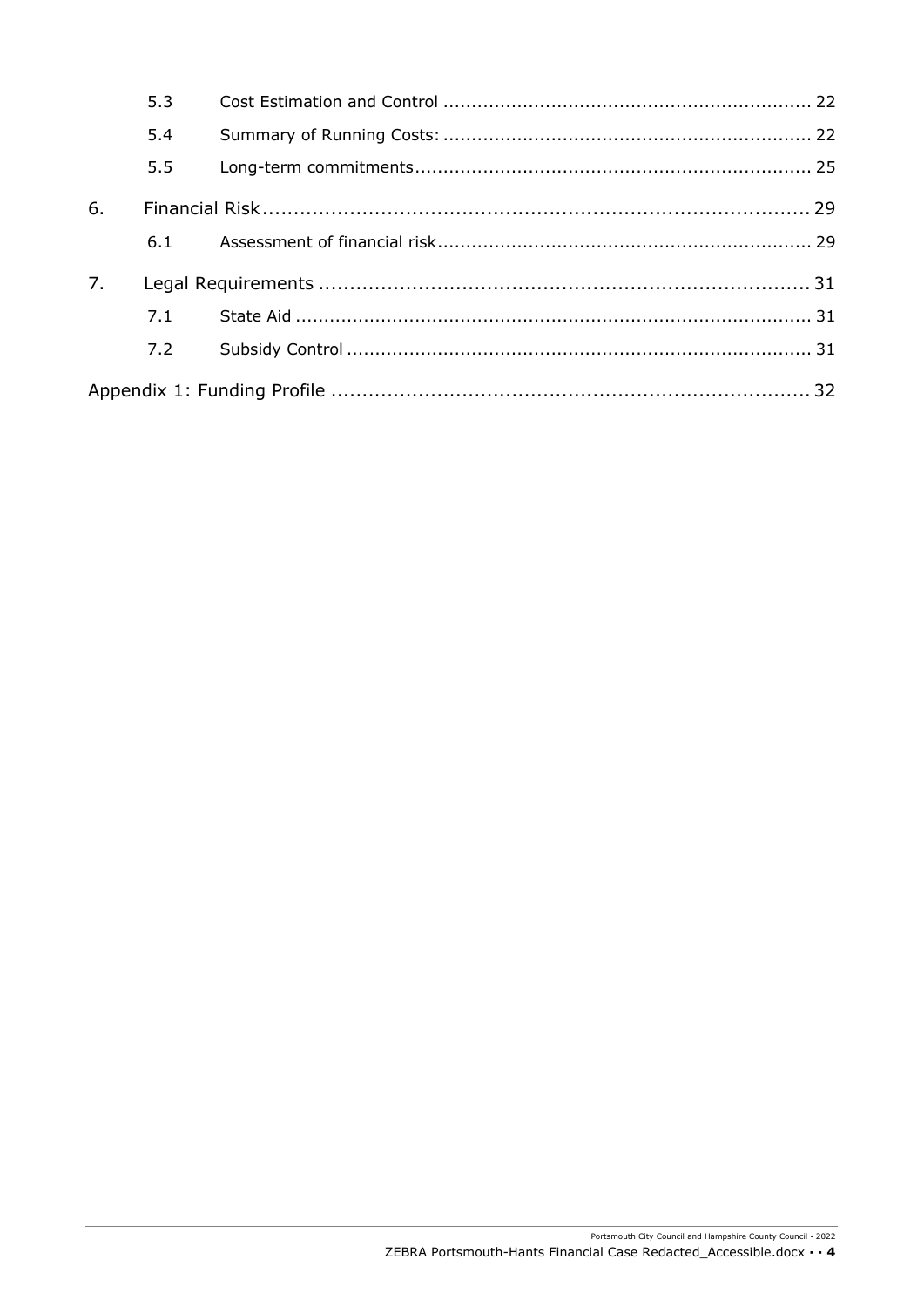# <span id="page-4-1"></span><span id="page-4-0"></span>**1. Executive Summary**

## **1.1 Overview**

- 1.1.1 This project is one of the key enablers for both Hampshire County Council (HCC) and Portsmouth City Council (PCC) Bus Services Improvement Plans (BSIPs). This project will replace 34 diesel buses operating across the Gosport – Fareham – Portsmouth area, which contains high levels of deprivation and poor air quality. They will be new – modern - accessible battery electric Zero Emission Buses (ZEBs), charged using Renewable Energy Guarantees of Origin (REGO) Certified 'green' energy, providing immediate air quality improvement.
- 1.1.2 Simultaneously, HCC and PCC will be implementing their complementary BSIPs which will ensure faster and more reliable journey times for these buses, improved connectivity between bus routes and other modes of transport and improved lower cost simpler ticketing whilst encouraging a modal shift from car to bus. The bus routes chosen will provide the 25% of households without a car greater and more affordable access to healthcare, jobs and education.
- 1.1.3 The proposal is based on replacing the existing 34 Euro 6 single deck diesel buses operating by First Hampshire and Dorset on Route 1, 3, 9/9A with 34 single deck Battery Electric Buses (BEVs) with a life of 17 years along with the associated charging infrastructure supplied with 'green' energy.
- 1.1.4 The purchase of the buses and charging infrastructure with ZEBRA funding will be done by First Hampshire and Dorset for installation and delivery ready for operations in 2024.
- 1.1.5 The total cost of the scheme is [£14,545,005] and the ZEBRA funding requirement is [£6,599,254]

# <span id="page-4-2"></span>**1.2 Project Summary**

1.2.1 The purpose of the financial case is to demonstrate affordability and long-term sustainability alongside securing the support of stakeholders and customers.

#### **Vehicles**

- 1.2.2 The capital cost of the vehicles for this project is  $[£12,580,000]$ . This will be for the acquisition of 34 battery electric vehicles at a cost of [£370,000] each.
- 1.2.3 The cost of the diesel equivalent vehicles has been supplied by FirstGroup plc At £169,000 per unit, it is lower than the standard DfT assumption of £180,000 contained in the Greener Buses Model. The price reduction reflects the outcome of a procurement process undertaken by FirstBus, and the saving reflects the buying power achieved by bulk purchases by a national operator.

Portsmouth City Council and Hampshire County Council **·** 2022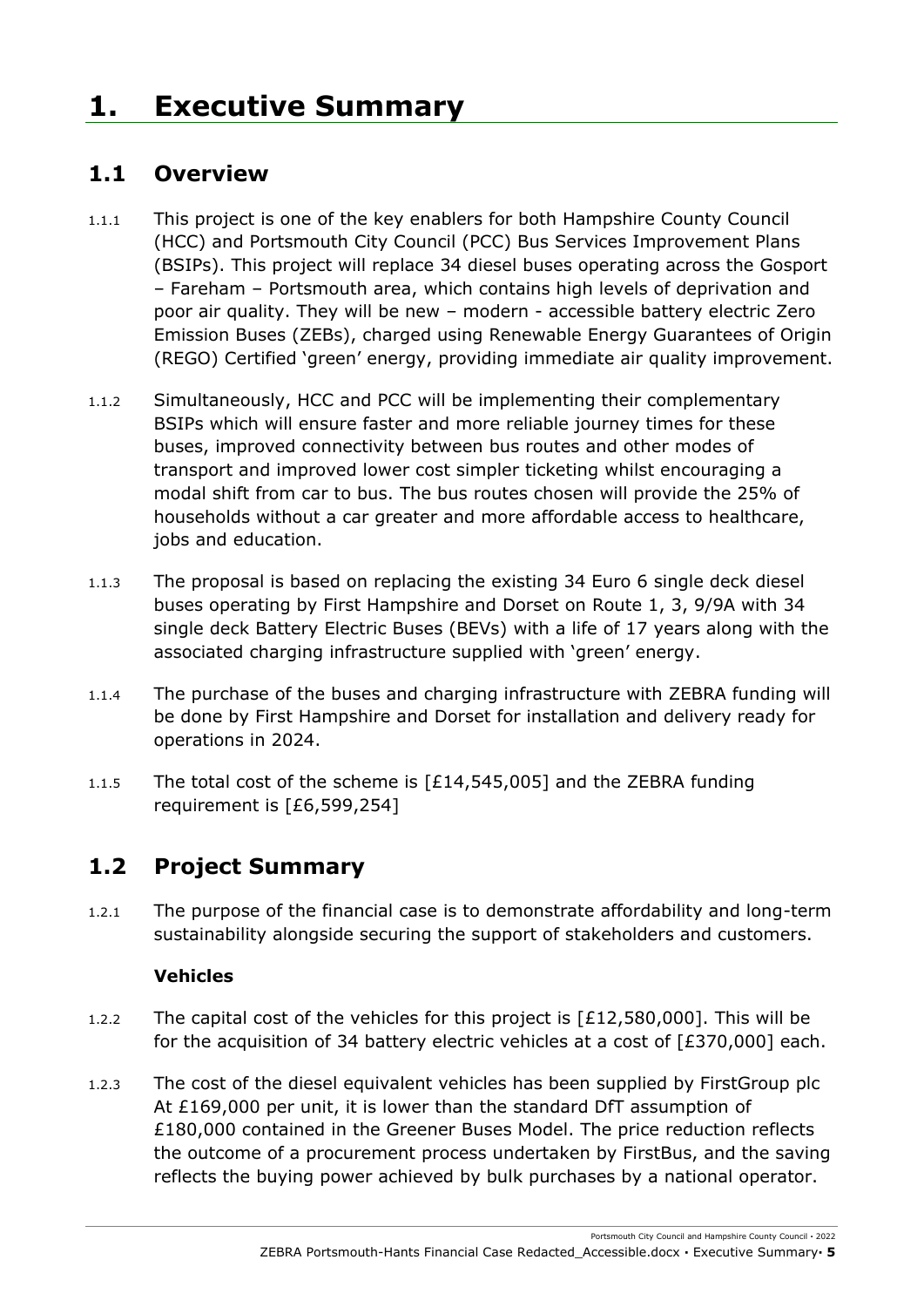#### **Infrastructure**

- 1.2.4 The infrastructure cost of the bid is  $[£1,965,005]$ , which works out at [£57,794] per vehicle. The cost includes:
	- the supply of [19 x 150Kw] fixed chargers and 2 x 40 Kw mobile chargers for installation at FirstBus' Hoeford depot in Fareham, Hampshire [£705,952]
	- The installation of wiring for the charging points and associated civil engineering works [£1,011,763]
	- Connection to the National Grid [£91,199]
	- Fees and consents [£156,091]
- 1.2.5 The application for grant funding is [£1,473,754], which represents 75% of the capital cost for the infrastructure works and equipment. The balance of [£491,251] will be funded by the Authorities' private sector partner FirstBus.
- 1.2.6 Total scheme cost and funding source for cost are shown in Table 1-1 below.

| <b>Scheme</b>                                     | <b>Total Cost</b>            | Source (1)   | Cost       | Source (2)                                                 | Cost                 |
|---------------------------------------------------|------------------------------|--------------|------------|------------------------------------------------------------|----------------------|
| ZEB                                               | £12,580,000 ZEBRA            |              | £5,125,000 | Operator (First<br>Hampshire and<br>Dorset)                | £7,455,000           |
| Infrastructure                                    | £1,965,005                   | <b>ZEBRA</b> | £1,473,754 | Operator (First<br>Hampshire and<br>Dorset)                | £491,251             |
| <b>Warranty Costs</b>                             | Included in   ZEBRA<br>price |              | price      | Included in   Operator (First)<br>Hampshire and<br>Dorset) | Included in<br>price |
| <b>Battery</b><br>Replacement Cost                | Included in   ZEBRA<br>price |              | price      | Included in   Operator (First)<br>Hampshire and<br>Dorset) | Included in<br>price |
| Diesel Bus Cost<br>(used in grant<br>calculation) | £169,000                     |              |            |                                                            |                      |
| Totals                                            | £14,545,005                  | <b>ZEBRA</b> | £6,599,254 | Operator (First<br>Hampshire and<br>Dorset)                | £7,945,751           |

#### **Table 1-1: Scheme Cost and Funding Sources**

## <span id="page-5-0"></span>**1.3 Financial Risk**

- 1.3.1 The assessment of the Financial Risk is shown in Table 2 below.
- 1.3.2 Overall the risk post mitigation is low.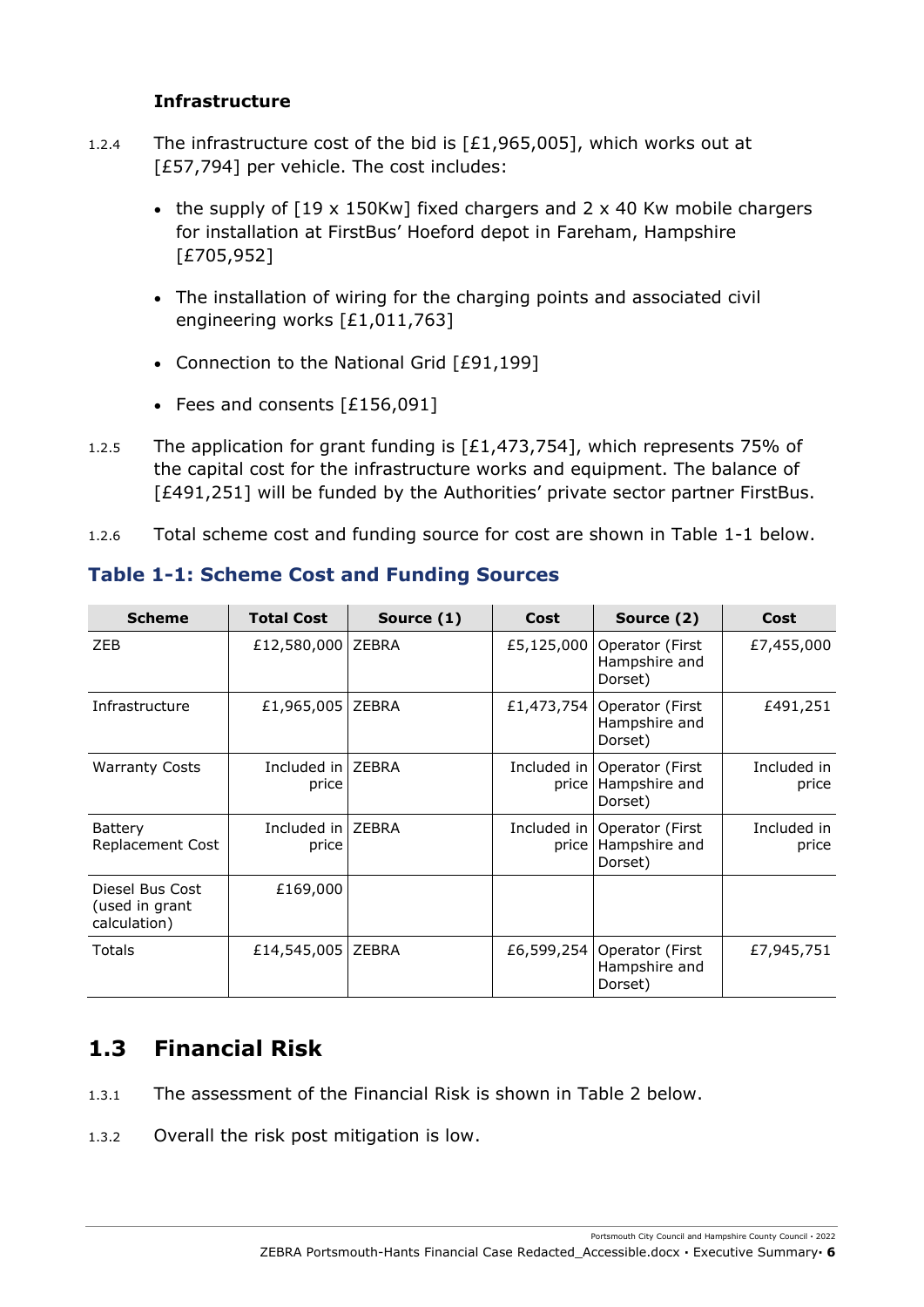#### **Table 1-2: Assessment of Financial Risk**

| <b>Risk Name</b>                  | <b>Last Date</b> | <b>Description</b>                                                | Ownership /                   | Likeli                  | Impact                  | <b>Score</b> | <b>Mitigation Plan</b>                                                                                    | <b>Post Mitigation Resultant</b> |
|-----------------------------------|------------------|-------------------------------------------------------------------|-------------------------------|-------------------------|-------------------------|--------------|-----------------------------------------------------------------------------------------------------------|----------------------------------|
|                                   | <b>Reviewed</b>  |                                                                   | <b>Managemen</b><br>t of Risk | hood                    |                         |              |                                                                                                           | <b>Score</b>                     |
| FirstBus viability                | 05/11/2021       | FirstBus become<br>financially unviable to<br>pay for this scheme | PCC                           |                         | $\overline{\mathbf{5}}$ | 5.           | If FirstBus run into financial difficulties<br>before funds are released, then DfT can<br>stop the grants |                                  |
| <b>Bus Price</b>                  | 05/11/2021       | Price of the buses<br>increases                                   | FirstBus                      | $\overline{3}$          | 5                       | 15           | FirstBus agreed to meet any increased<br>costs with no impact on scheme or                                |                                  |
| <b>Electricity Price</b>          | 05/11/2021       | Price of electricity<br>increases                                 | FirstBus                      |                         | $\overline{5}$          | 25           | requirement to request funding from the<br>authorities and/or DfT                                         |                                  |
| <b>EV Chargers Price</b>          | 05/11/2021       | Price of the chargers<br>increases                                |                               | $\overline{\mathbf{3}}$ | $\overline{5}$          | 15           |                                                                                                           |                                  |
| Civil Works Cost                  | 05/11/2021       | Cost of civil works<br>increases above<br>contingency             | FirstBus                      | 4                       | 5                       | 20           |                                                                                                           |                                  |
| Power Upgrade<br>Costs            | 05/11/2021       | Power upgrade costs<br>increase                                   | FirstBus                      | 4                       | 5                       | 20           |                                                                                                           | 1                                |
| Project<br><b>Management Cost</b> | 05/11/2021       | Cost of managing the<br>project increases                         | FirstBus                      | 4                       | 5                       | 20           |                                                                                                           | 1                                |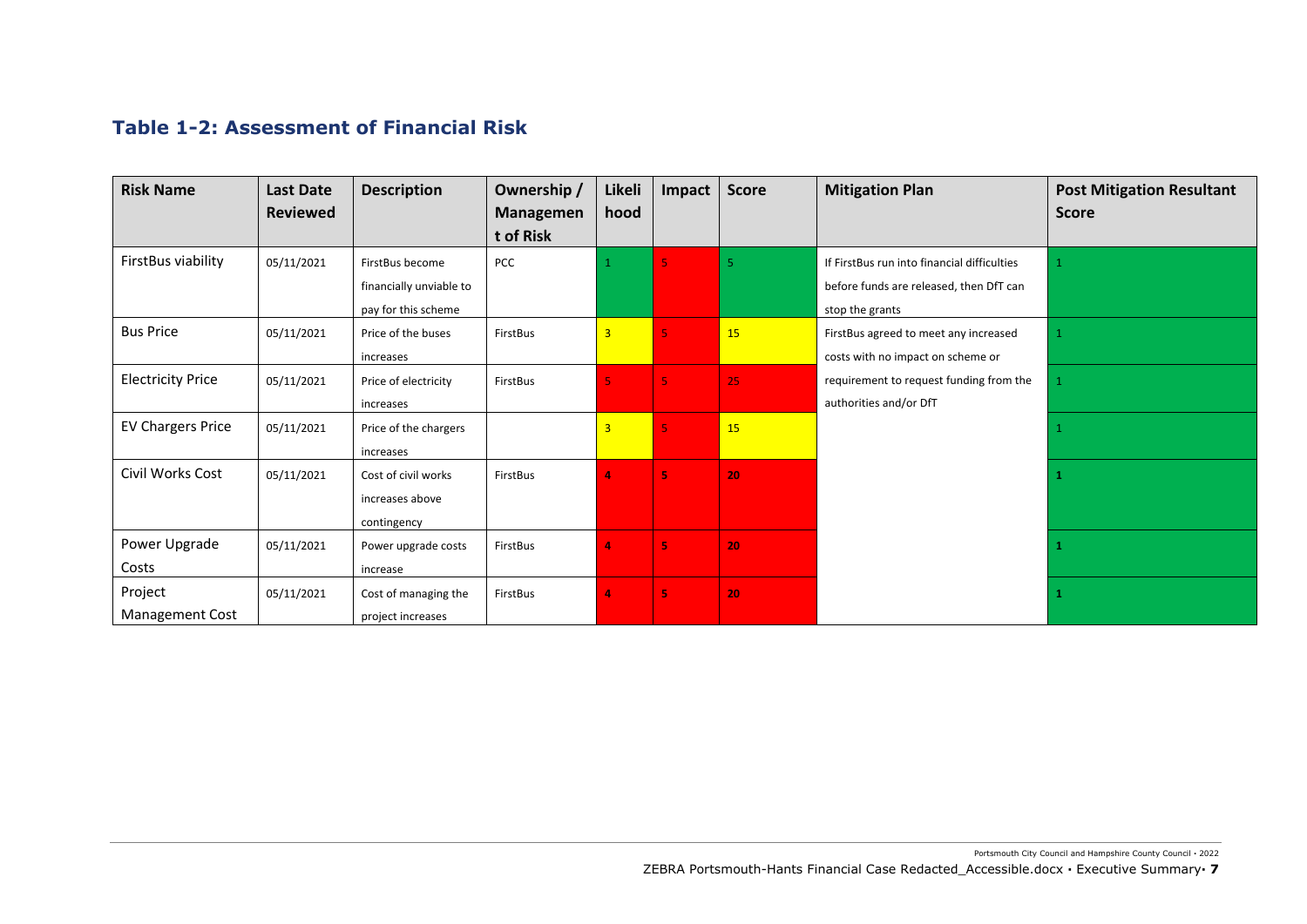# <span id="page-7-0"></span>**1.4 Summary of Long-Term viability**

- 1.4.1 The long-term viability of the project has been assessed across three categories:
	- Operator
	- Manufacturer
	- Local Authority Partners

#### **The Operator**

1.4.2 FirstBus is part of FirstGroup plc and has committed to the project for a minimum of 5 years. FirstBus is one of the largest bus operators in UK with c5,000 buses operating from 54 depots across England and Scotland with a turnover of  $E699m$  in FY21<sup>1</sup> and has the financial and management capability to do so.

#### **Manufacturer**

#### 1.4.3 The manufacturer **Portsmouth City Council (PCC) and Hampshire County Council (HCC)**

1.4.4 The Local Authorities are fully behind this project as part of their wider plans to decarbonise and reduce environmental impact, enable growth and level up and improve transport for the user. This is evidenced in their Bus Service Improvement Plans (BSIPs), Portsmouth Clean Air Zone, Levelling Up and Growth activities, and Local Transport Plans (No4) – all covered in detail in the Strategic Case.

*<sup>1</sup> [firstgroup-ara-2021.pdf \(firstgroupplc.com\)](https://www.firstgroupplc.com/~/media/Files/F/Firstgroup-Plc/reports-and-presentations/reports/firstgroup-ara-2021.pdf)*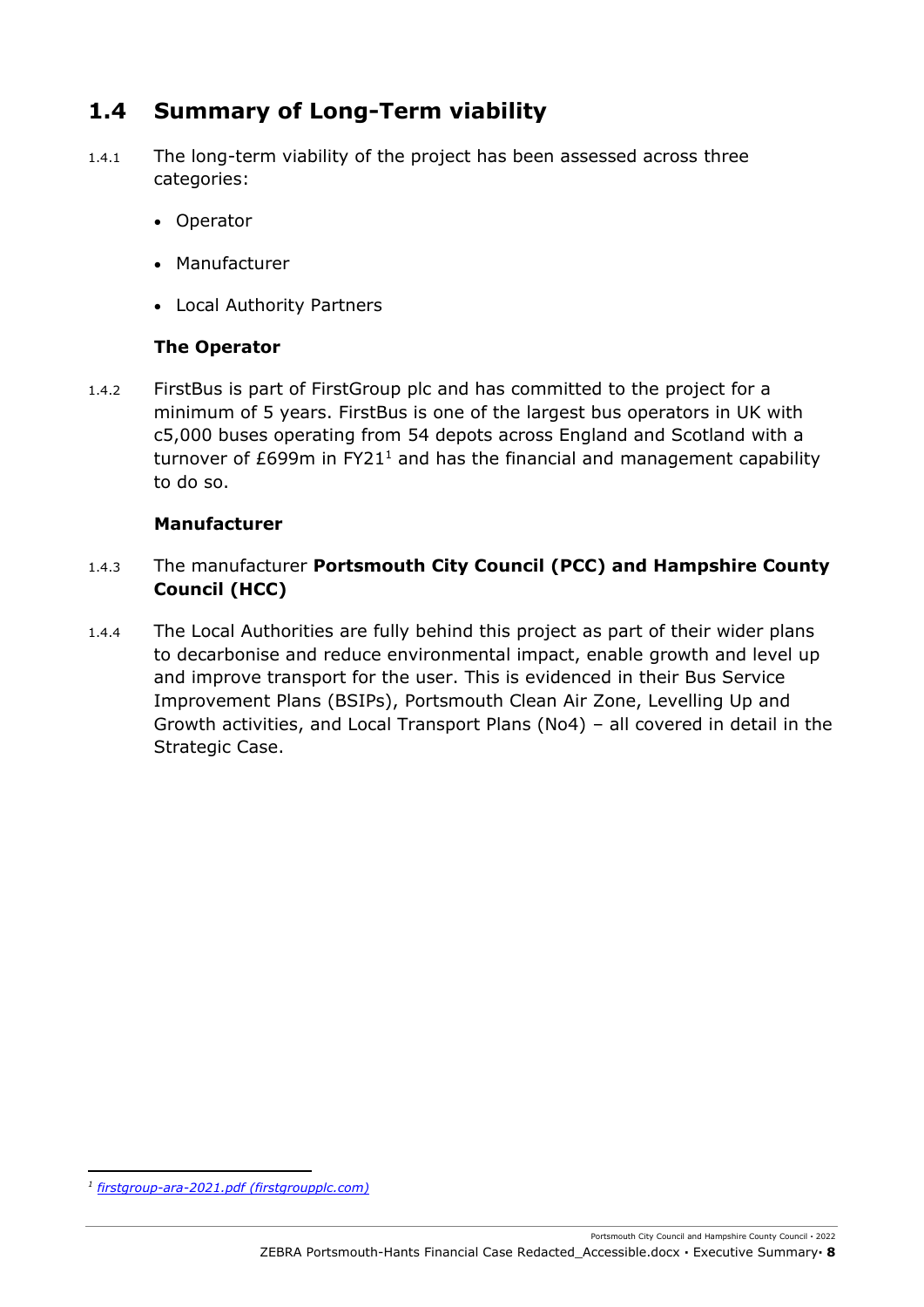# <span id="page-8-1"></span><span id="page-8-0"></span>**2. Project Summary**

## **2.1 Cost Profile**

- 2.1.1 The length of the ZEBRA project is a minimum of 5 years with the stated life of the ZEB being 17 years. The intention of FirstBus is to utilise these buses on the route for their full life but reserve the right to move them to an alternative route/location based on the commercial situation.
- 2.1.2 The profile of the proposed costs throughout the life of the ZEBRA project is documented in Appendix 1 and the data has been extracted into the tables and is analysed in the Chapters and Sections below.

## <span id="page-8-2"></span>**2.2 Proposed funding streams**

2.2.1 The summary of the grant ask is shown in [Table 2-1](#page-8-3) below.

<span id="page-8-3"></span>**Table 2-1: Summary of Grant Request** 

| <b>Item</b>                    | <b>Units</b>                         |                    | <b>Year to 31 March</b> | <b>TOTAL</b> |              |
|--------------------------------|--------------------------------------|--------------------|-------------------------|--------------|--------------|
|                                |                                      | <b>Description</b> | 2023                    | 2024         |              |
| New Electric Buses             | Number:                              | Single             | 20                      | 14           | 34           |
|                                | Number:                              | Double             | 0                       | 0            | $\mathbf{0}$ |
|                                | Bus Cost (£m)                        | @ £0.370m each     | 7.40                    | 5.18         | 12.58        |
|                                | ZEBRA Grant $(\text{Em})$            |                    | 3.015                   | 2.111        | 5.126        |
| Infrastructure                 | Cost of Infrastructure $(\text{Em})$ |                    | 1.965                   | 0            | 1.965        |
|                                | ZEBRA Grant $(\text{Em})$            |                    | 1.474                   | 0            | 1.474        |
| TOTAL PROJECT COST (£m)        |                                      | 9.365              | 5.18                    | 14.545       |              |
| TOTAL ZEBRA GRANT ASK (£m)     |                                      | 4.488              | 2.111                   | 6.599        |              |
| FIRSTBUS CONTRIBUTION ( $Em$ ) |                                      | 4.877              | 3.069                   | 7.946        |              |

2.2.2 A full breakdown of the grant calculation is shown at Table 2-2 below.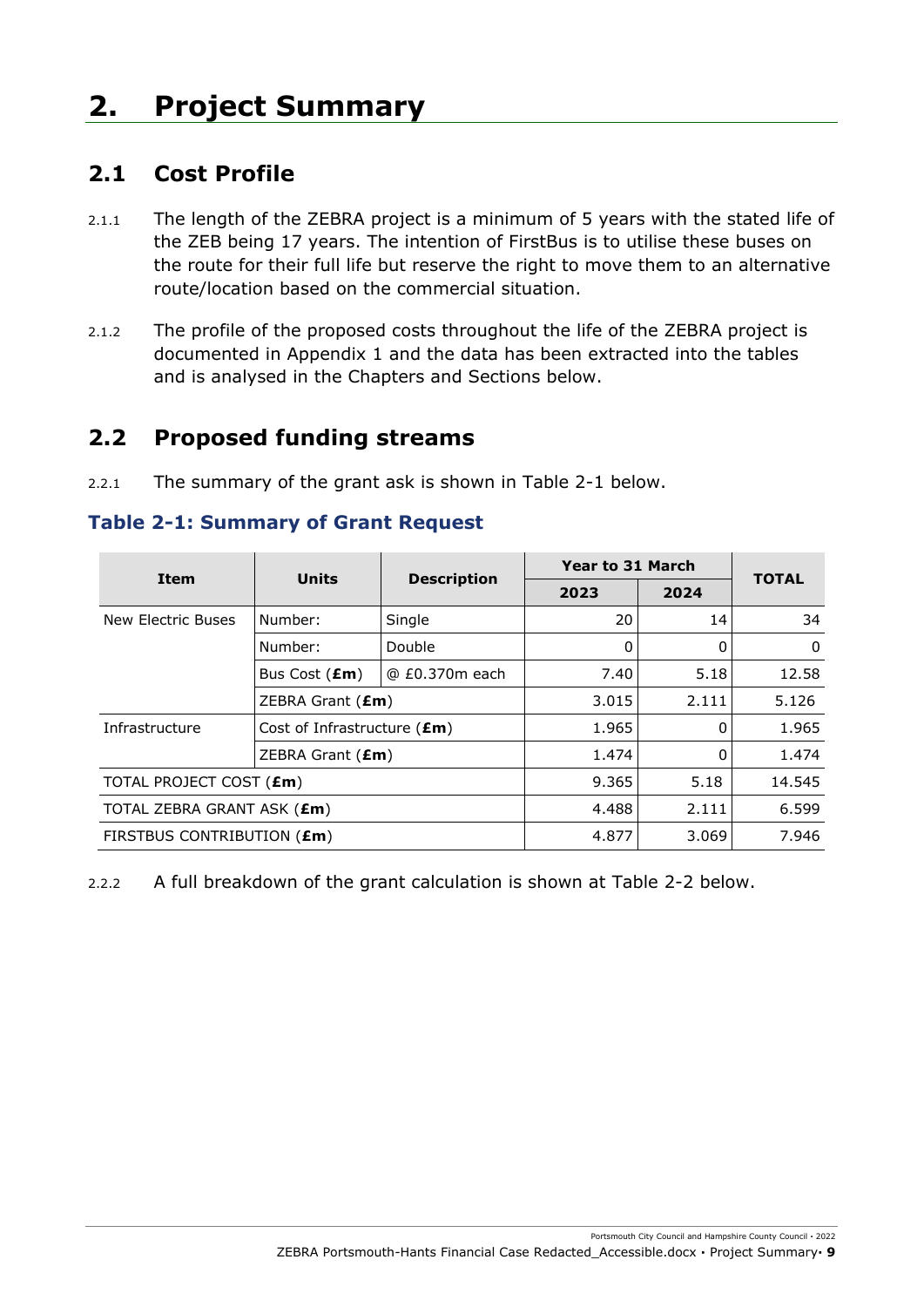| <b>Item</b>                                               | Cost each (£m)           | <b>Number of Units</b> | Total (£m) |
|-----------------------------------------------------------|--------------------------|------------------------|------------|
| <b>Battery Electric Buses</b>                             |                          |                        |            |
| Single Deck                                               | £0.370m                  | 34                     | 12.58      |
| Double Deck                                               | ۰                        | $\Omega$               | 0          |
| <b>Total Electric Bus Cost</b>                            |                          |                        |            |
| <b>New ICE Buses</b>                                      |                          |                        |            |
| Single Deck                                               | £0.169m                  | 34                     | 5.75       |
| Double Deck                                               | $\overline{\phantom{0}}$ |                        | 0          |
| <b>Total ICS Bus Cost</b>                                 | $\qquad \qquad -$        |                        | 5.75       |
| Difference Between BEV and ICE                            |                          |                        | 6.83       |
| Grant Request for Electric Fleet (75% of difference)      |                          |                        | 5.13       |
| <b>Infrastructure</b>                                     |                          |                        |            |
| <b>EV Charging Units</b>                                  |                          |                        | 0.706      |
| Civil Engineering Works <sup>(1)</sup>                    |                          |                        | 1.012      |
| Power Supply Upgrade                                      |                          |                        | 0.912      |
| <b>Fees and Consents</b>                                  |                          |                        | 0.156      |
| <b>Infrastructure Total</b>                               | 1.965                    |                        |            |
| Grant Request for Infrastructure (75%)                    | 1.474                    |                        |            |
| <b>TOTAL ZEBRA GRANT ASK</b>                              |                          |                        | 6.599      |
| Note (1): includes 0.167 for contingency on material cost |                          |                        |            |

### **Table 2-2: Itemised Calculation of Grant Request**

# <span id="page-9-0"></span>**2.3 Funding Agreements**

2.3.1 ZEBRA project funds will be held by PCC and released to the operator to pay supplier invoices subject to the satisfactory achievement of the project milestones covered in the Management Case. PCC will report progress to the DfT.

# <span id="page-9-1"></span>**2.4 Breakdown of Whole Life Costs**

2.4.1 The summary breakdown of the whole life cost is shown in Table 2-3 below.

Portsmouth City Council and Hampshire County Council **·** 2022 ZEBRA Portsmouth-Hants Financial Case Redacted\_Accessible.docx **·** Project Summary**· 10**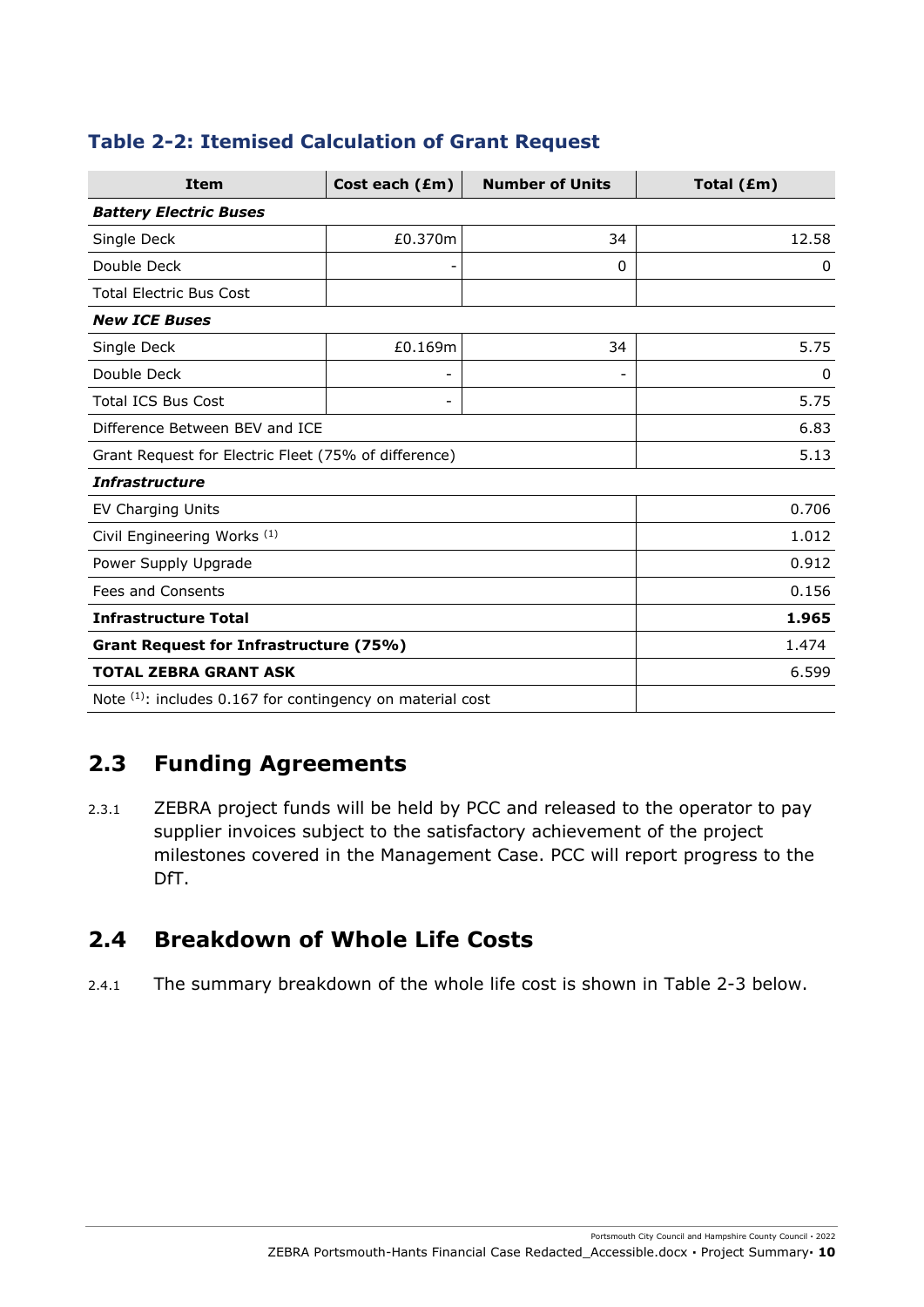| <b>Item</b>  | 2023    | 2024                     | 2025    | 2026       | 2027       | 2028       | 2029       | 2030       | 2031       | 2032       | 2033       | 2034       | 2035       | 2036       | 2037       |
|--------------|---------|--------------------------|---------|------------|------------|------------|------------|------------|------------|------------|------------|------------|------------|------------|------------|
| ZEB          | 468,667 | 796,733                  | 796,733 | 796,733    | 796,733    | 796,733    | 796,733    | 796,733    | 796,733    | 796,733    | 796,733    | 796,733    | 796,733    | 796,733    | 796,733    |
| Depreciation |         |                          |         |            |            |            |            |            |            |            |            |            |            |            |            |
| ZEB          | 191,609 | 315,992                  | 323,146 | 381,456    | 402,806    | 436,559    | 470,801    | 2,222,152  | 1,687,952  | 459,348    | 474,061    | 615,935    | 589,321    | 514,0780   | 533,740    |
| Maintenance  |         |                          |         |            |            |            |            |            |            |            |            |            |            |            |            |
| Net Electric |         | $\overline{\phantom{a}}$ |         | $-204,786$ | $-204,786$ | $-204,786$ | $-204.786$ | $-204,786$ | $-204,786$ | $-204,786$ | $-204,786$ | $-204,786$ | $-204,786$ | $-204,786$ | $-204,786$ |
| (inc BSOG)   | 120,463 | 204,786                  | 204,786 |            |            |            |            |            |            |            |            |            |            |            |            |
| <b>Total</b> | 539,813 | 907,939                  | 915,093 | 973,402    | 994,752    | 1,028,506  | 1,062,748  | 2,841,099  | 2,279,899  | 1,051,295  | 1,066,008  | 1,207,882  | 1,181,268  | 1,106,017  | 1,125,687  |

#### **Table 2-3: Summary Breakdown of Whole Life Costs**

Note: These are vehicle costs only, they are based on First Bus experience of Electric and Diesel vehicle maintenance and operation, they show the expected maintenance costs (based on existing Electric Vehicles and a proportion of the Engineering labour costs, Diesel vehicle costs are based on our aggregated data of current ICE maintenance) as well as the fuel costs. The fuel cost is based on a current electricity price less the 22ppkm BSOG allowance for electric vehicles (using distances for the ZEBRA routes), for Diesel the current pence per litre price less (0.3457 per **litre** PLUS 6ppKM) BSOG allowance.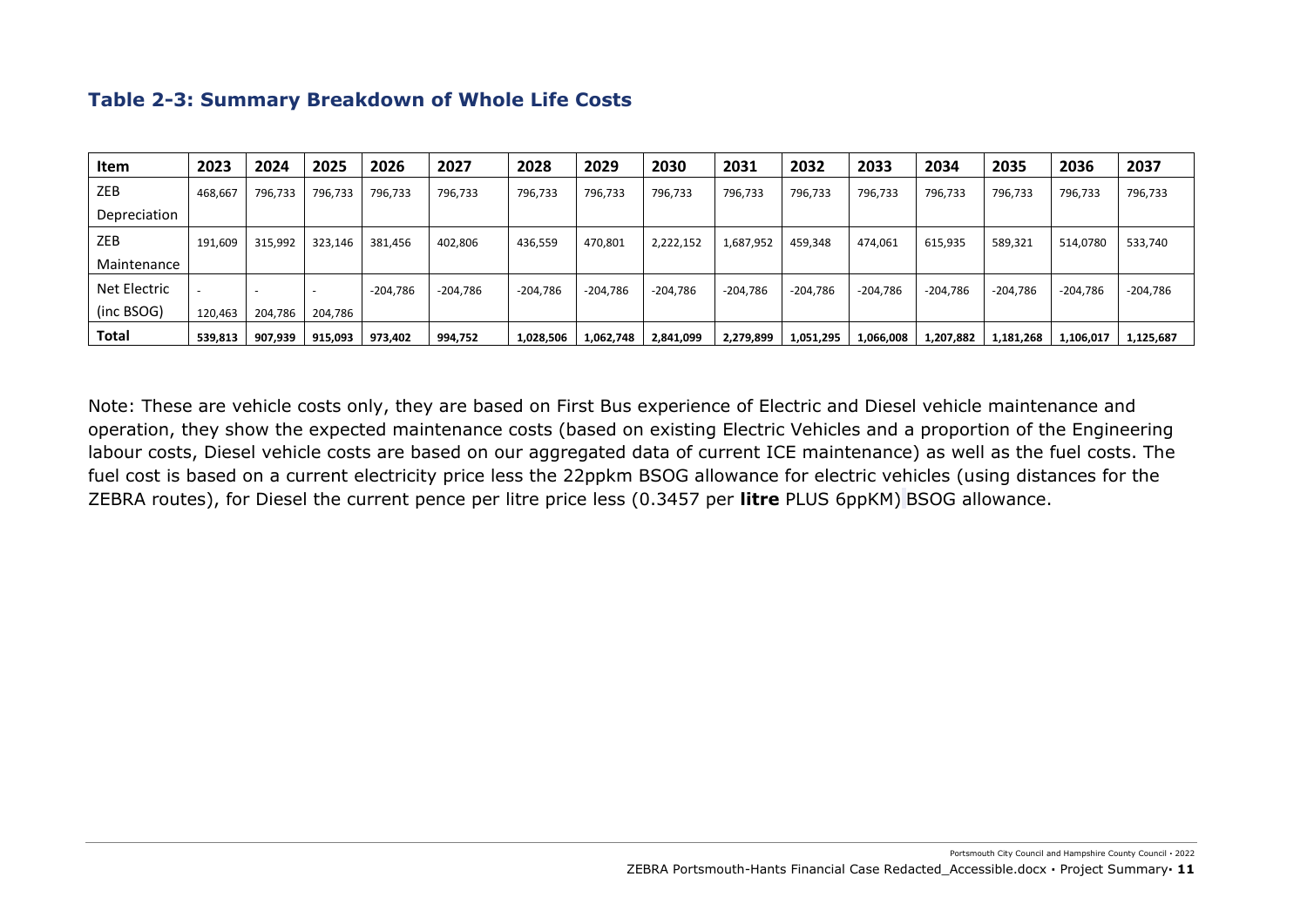# <span id="page-11-0"></span>**2.5 Infrastructure and Bus Costs**

#### **Infrastructure**

- 2.5.1 The infrastructure cost of the bid is  $[£1,965,005]$ , which works out at [£57,794] per vehicle. The cost includes:
	- the supply of [19 x 150kW] fixed chargers (two for engineering) and 2 x 40 kW mobile chargers for installation at FirstBus' Hoeford depot in Fareham, Hampshire [£705,952]
	- The installation of wiring for the charging points and associated civil engineering works [£1,011,763]
	- Connection to the National Grid [£91,199]
	- Fees and consents [£156,091]
- 2.5.2 The application for grant funding is [£1,473,754], which represents 75% of the capital cost for the infrastructure works and equipment. The balance of [£491,251] will be funded by the Authorities' private sector partner, FirstBus.
- 2.5.3 The civil engineering works will be carried out by Scottish and Southern Electricity Networks (SSEN), who will undertake the power supply upgrade works and provide the power needed to charge the bus batteries. Their capability and the price of the works is evidenced in the Economic Case.
- 2.5.4 The 19 high-speed 150 kW chargers and two 40 kW mobile chargers will be supplied by Heliox, the global market leader in charging infrastructure for electric buses, with over 30 years of professional power conversion experience. FirstBus and Heliox are proposing a supply, maintenance and service level agreement which will cover the life of the vehicles, so minimising ongoing maintenance charges and guaranteeing against obsolescence in this rapidly developing product area. The confirmation of this price and capability is evidenced in the Economic Case.
- 2.5.5 The works are designed to ensure that the full fleet (84), running out of Hoeford depot, can in future be operated by electrically powered buses without the need for further infrastructure upgrades. This only applies to the power supply; further chargers will be required. FirstBus have committed to only buying ZEBs from 2022 and to be fully electric by 2035 so making sure the depot has the power to do so, ensures it can be done without the need for the disruption and the cost associated with further civil works.
- 2.5.6 Justification for future proofing the site for the full 84 buses is shown below.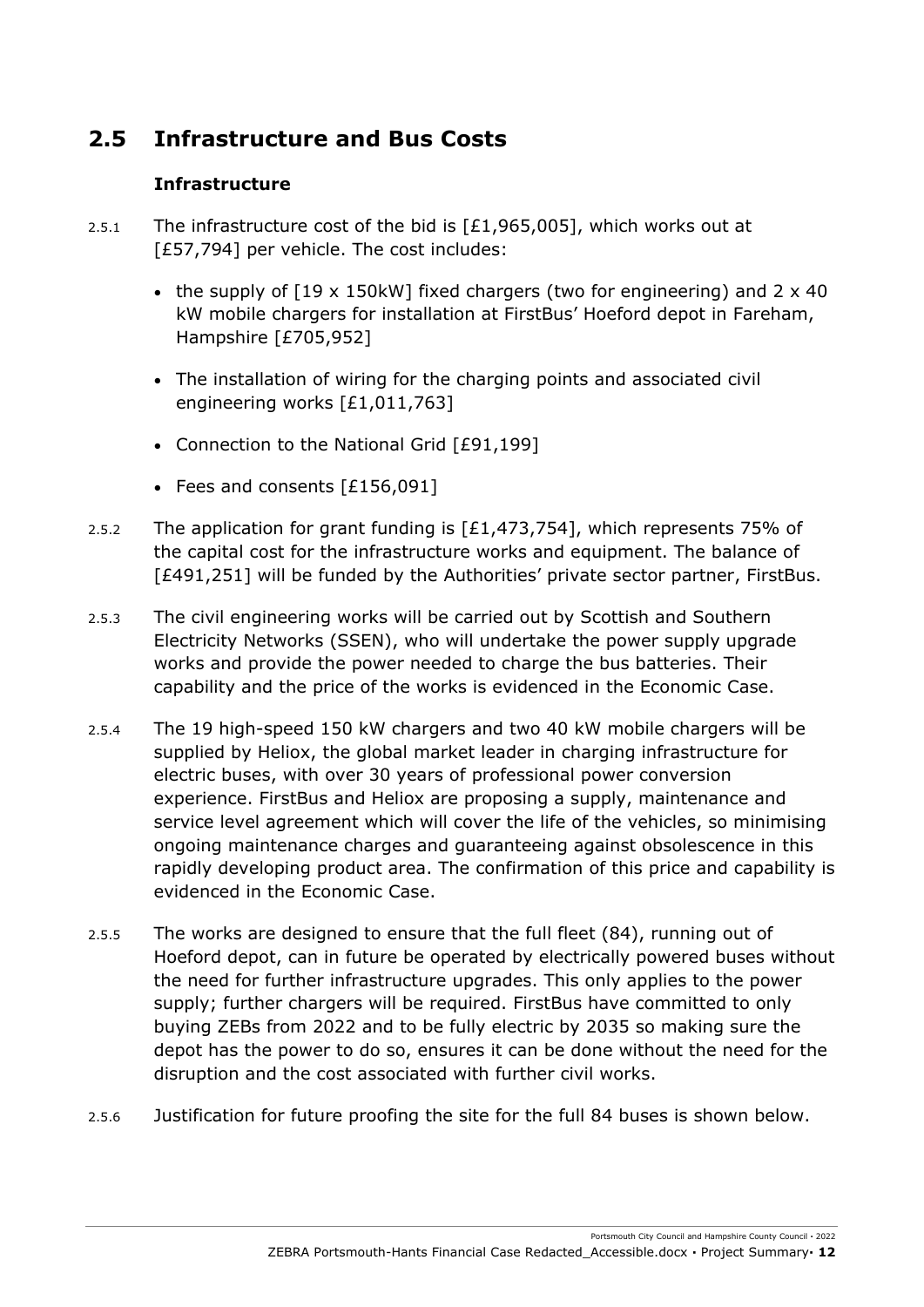#### **Vehicles**

- 2.5.7 The c
- 2.5.8 The vehicles have an expected life of [17] years, and the vehicle price includes a warranty against battery life for the anticipated full vehicle life, so there will be no additional battery replacement costs.
- 2.5.9 [Warranty costs
- 2.5.10 The

2.5.11 The breakdown of these figures is shown in [Table 2-](#page-12-1) below.

#### <span id="page-12-1"></span>**Table 2-4: Breakdown of Proposed Funding and Sources**

- Note: As the price of the bus includes the extended battery warranty the ZEBRA funding covers this.
- 2.5.12 The cost of the diesel equivalent vehicles has been supplied by FirstGroup plc and is evidenced in the economic Case.
- 2.5.13 The letter also details the average age of the existing diesel-powered fleet deployed on the routes, which is seven years.
- 2.5.14 The vehicles will be deployed on high-frequency urban bus routes in Portsmouth, Fareham and Gosport. FirstGroup advises that the scheduled total distance run for the routes is [2,435,198] per annum. The annual distance covered by each vehicle is therefore 70,860 km.

## <span id="page-12-0"></span>**2.6 Justification for future proofing depot power supply**

- 2.6.1 This plan includes the future proofing of the depot power supply for 84 buses to remove the duplication of future excavation works which is most of the costs associated with Grid Connections.
- 2.6.2 If lower capacity capability was installed it would mean when we add vehicles to increase capacity the substation would not meet the High Voltage requirement and they would have to install a new one at that time and replace the Low Voltage Cables with High Voltage Cables.

Portsmouth City Council and Hampshire County Council **·** 2022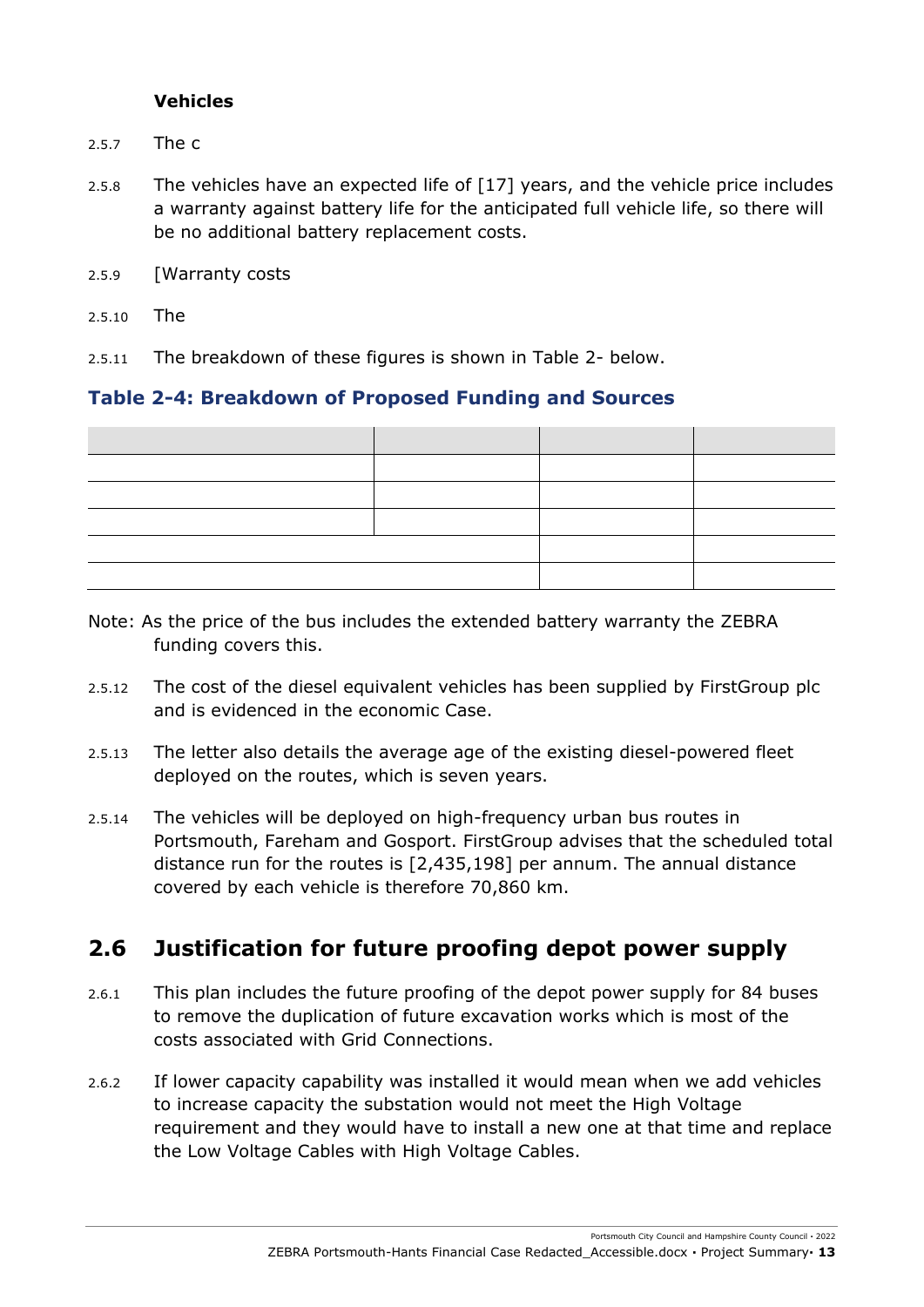- 2.6.3 The future proofing does mean that FirstBus have to pay for the electricity capacity that is provided to the site but not used. This excess cost will be borne by FirstBus to the relevant DNO annually. Capacity costs vary by DNO but on average the cost is £15k per MVA. Doing this shows FirstBus' commitment to have a zero-emission fleet nationally by 2035.
- 2.6.4 The future proofing of sites is a prudent measure to secure future opportunity and also a direct lesson learned from previous EV roll outs. FirstBus have undertaken two power upgrades and are working on a third at another operating location. Each time this adds cost to both private funding and where applicable public grants. This cost can be minimised or avoided through our current approach of securing supply whilst carrying out the initial upgrade.

# <span id="page-13-0"></span>**2.7 Evidence**

- 2.7.1 The evidence of the costs is provided in letters and quotations contained in Appendices A to G of the Economic Case for this bid.
- 2.7.2 For ease of reference these are tabulated in Table 2-5 below:

#### **Table 2-5: Summary of Evidence for Costs**

| <b>Item</b>                         | Cost | <b>Evidence</b>                        | <b>Remarks</b>                                                                                           |
|-------------------------------------|------|----------------------------------------|----------------------------------------------------------------------------------------------------------|
| ZEB()                               |      | Appendix A to Economic Case            |                                                                                                          |
| ZEB (Plan B)                        |      | Appendix C to Economic Case            | Quote is higher than £0.36m<br>but FirstBus is underwriting<br>the figure                                |
| <b>Heliox Chargers</b>              |      | Appendix D to Economic Case            |                                                                                                          |
| SSE (Upgrade,<br>Civils and Instal) |      | Appendices E and F to Economic<br>Case | Included £0.167m<br>contingency to cover material<br>cost inflation between now<br>are expected delivery |
| Cost of ICE                         |      | Appendix B to Economic Case            | From ADL                                                                                                 |
| Cost of Fees and<br>Consents        |      | Appendix H to Economic Case            |                                                                                                          |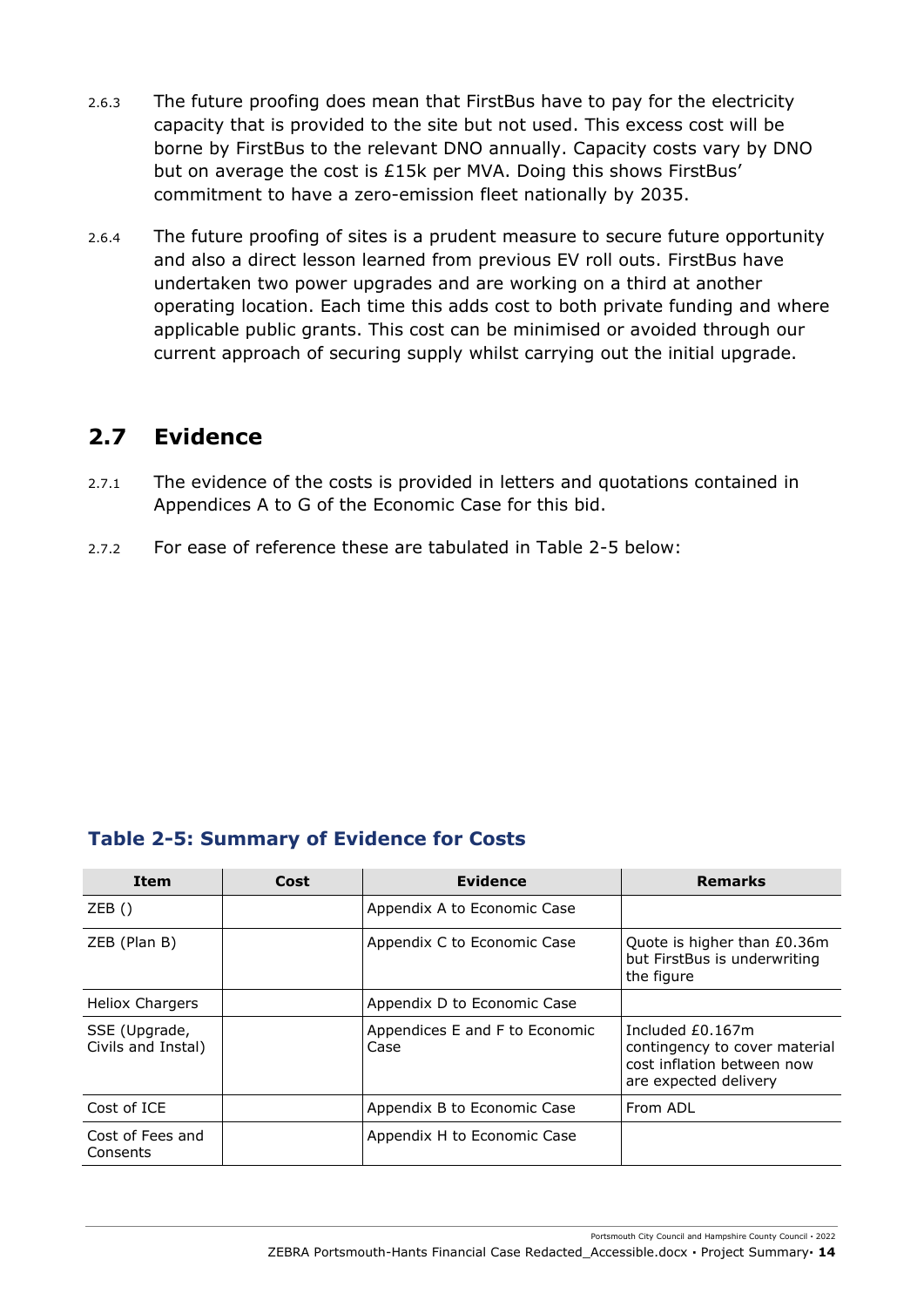# <span id="page-14-0"></span>**2.8 Support from Stakeholders and Customers**

- 2.8.1 Stakeholders:
	- a) HCC,
	- b) FBC,
	- c) GBC,
	- d) FirstBus,
	- e) ,
- 2.8.2 Customers:
	- a) Solent Local Enterprise Partnership,
	- b) Hampshire Chamber of Commerce, (see EOI).
	- c) Hospital
	- d) Solent Transport
	- e) Transport for the South East

## <span id="page-14-1"></span>**2.9 Summary of Long-Term Affordability**

- 2.9.1 PCC and HCC have jointly assessed the Long-Term Affordability of this scheme and are satisfied that it is affordable as:
	- a) The financial risks are low.
	- b) FirstBus is a robust operator with substantial financial strength.
	- c) The costs have been fully evidenced.
	- d) The scheme has significant support from Stakeholders and Customers.
	- e) The cost of operating the BEV is less than that of a diesel bus over its life.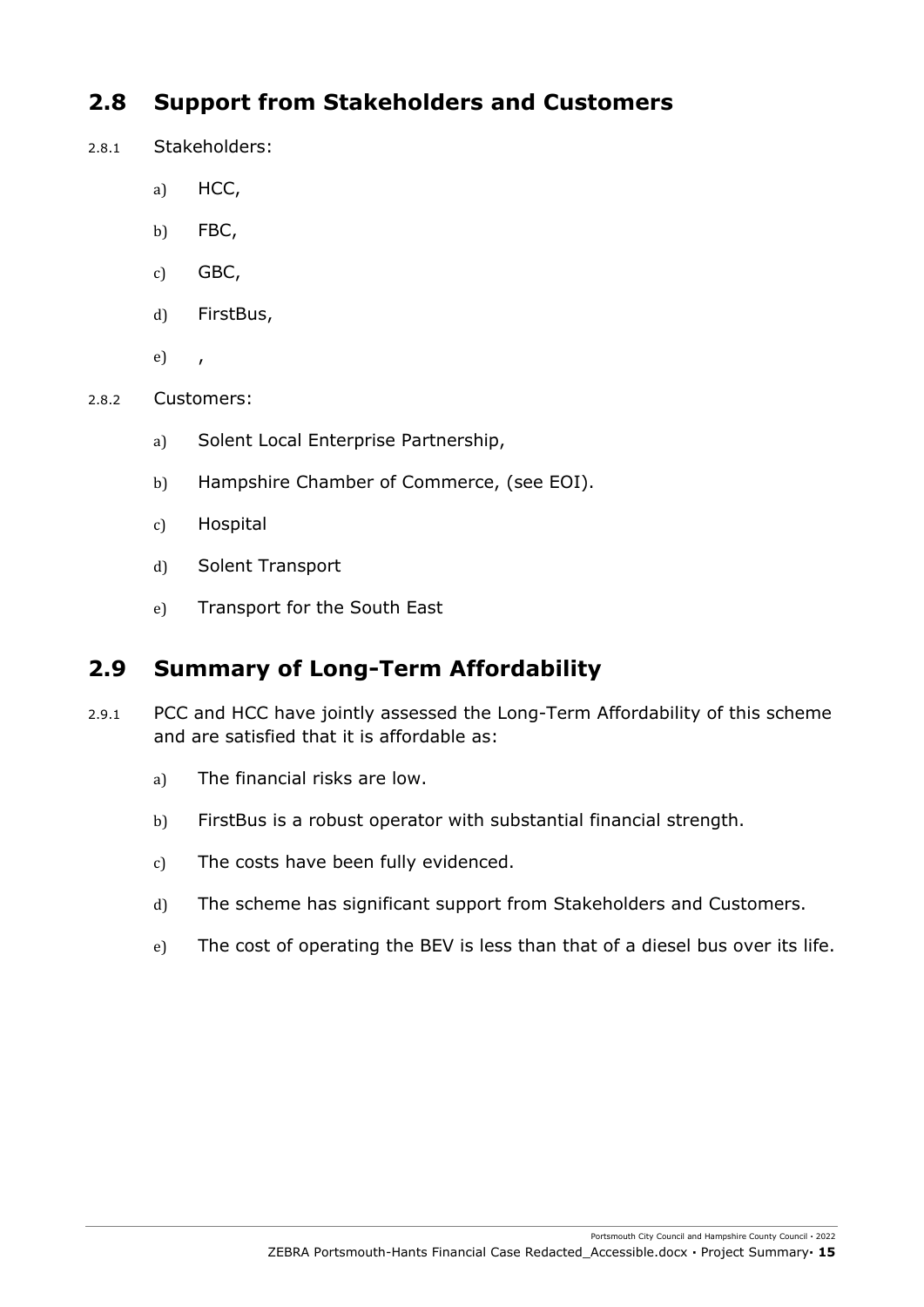# <span id="page-15-1"></span><span id="page-15-0"></span>**3. Changes since the EOI**

### **3.1 The Changes**

- 3.1.1 **Annual Kilometres Run**: the annual km per bus was adjusted from 71,329km in the EOI to 70,860km in this case.
- 3.1.2 **Electricity Consumed**: the kWh of electricity consumed per km was changed from 1.35 to 1.0 to reflect the value in the Greener Buses Model.
- 3.1.3 **The Cost of the Infrastructure**: this has been updated since the EOI, this includes costs for charging units, civils costs, power supply fees offset by inflation costs being removed. The total has risen from £1.737m to £1.965m.

# <span id="page-15-2"></span>**3.2 The Rationale for the Change**

- 3.2.1 **Annual Kilometres Run**: The EOI number for annual km was updated to reflect more accurately the expected annual km post EOI submission. This has a non-material impact on  $CO<sub>2</sub>$ , PM<sub>2.5</sub> and NO<sub>x</sub> savings.
- 3.2.2 **Electricity Consumed**: the change to reflect the Greener Buses Model.
- 3.2.3 **The Cost of the Infrastructure**: Costs have changed as more has become known of the scheme and lessons learnt from complementary schemes. See Table 3-2 for detail.

## <span id="page-15-3"></span>**3.3 The Impact of the Changes**

3.3.1 [Table 3-1](#page-15-4) below summarises the changes that have taken place in the capital costs and grant requests since the EOI submission.

#### <span id="page-15-4"></span>**Table 3-1: Project Cost Changes since EOI**

| <b>Item</b>                          | <b>EOI Figures</b> | <b>This Bid</b> |
|--------------------------------------|--------------------|-----------------|
| 34 x 12 metre Battery Electric Buses |                    |                 |
| Cost of diesel equivalent vehicles   |                    |                 |
| Extra cost of electric vehicles      |                    |                 |
| Infrastructure Costs                 |                    |                 |
| <b>Project Totals</b>                |                    |                 |
| <b>Grant request from DfT</b>        |                    |                 |
| Project Cost % increase since EOI    |                    |                 |
| Grant Request % increase since EOI   |                    |                 |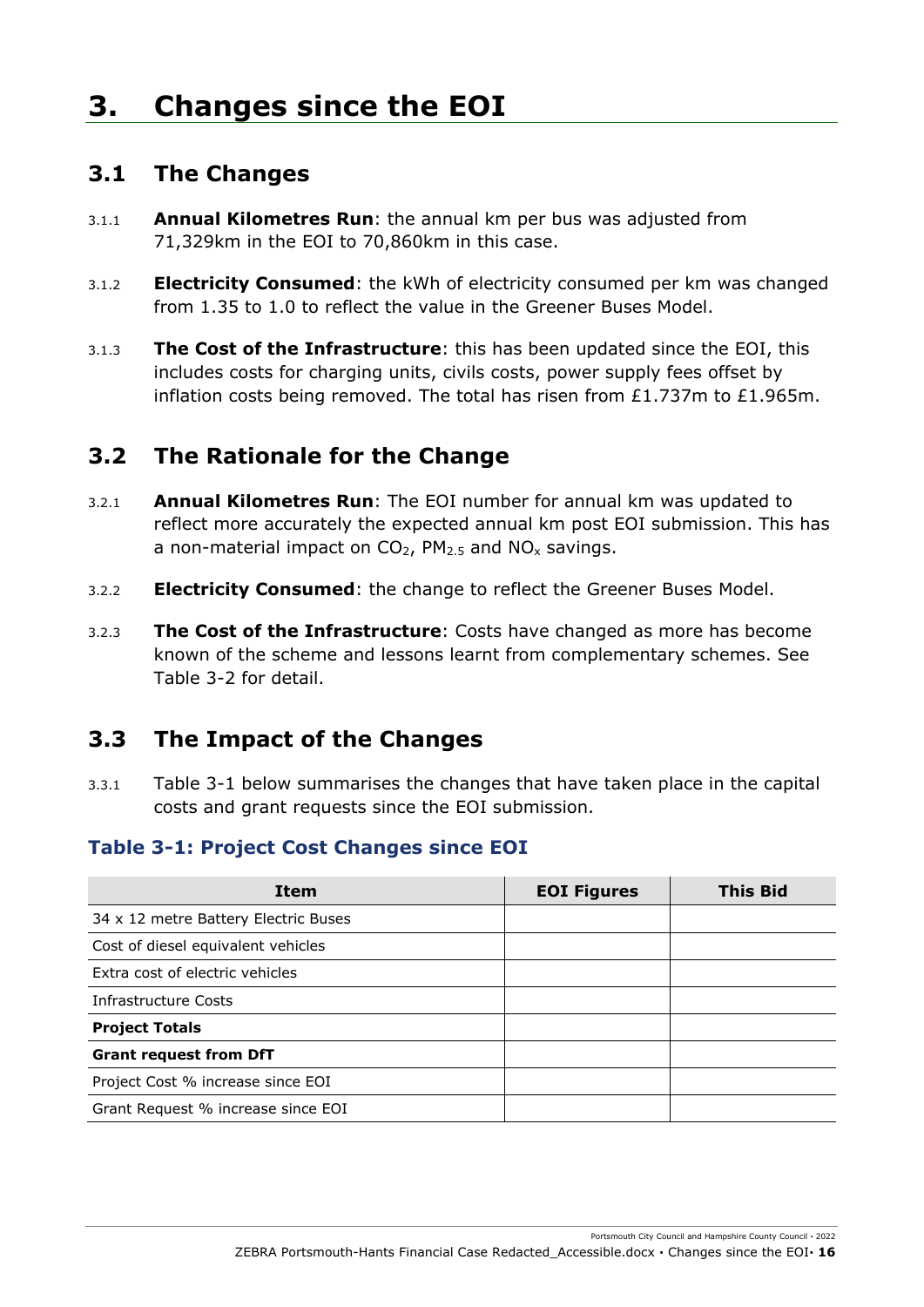- 3.3.2 Inputting the original figures from the EOI into the Greener Buses Model suggests that the BCR at the time of that submission was 1.27 with a cost effectiveness indicator of 206.5.
- 3.3.3 **Annual Kilometres Run**: *Ceteris paribus*, the small reduction depresses the BCR by approximately 0.02.
- 3.3.4 **Electricity Consumed**: This had a material impact on CO<sub>2</sub> saving with an improvement of 200 tonnes per annum, thus improving the BCR by 0.21.
- 3.3.5 **The Cost of the Infrastructure**: The changes are itemised and an explanation given for each in [Table 3-2](#page-16-1) below. Their effect on the BCR was to reduce the figure by 0.05.

### <span id="page-16-0"></span>**3.4 Infrastructure**

3.4.1 The infrastructure costs have been reworked following further investigations and evaluation and added to them, missing from the EOI, the project management costs. As a result, the changes are summarised and explained in [Table 3-2](#page-16-1) below.

| <b>Factor</b>                 | <b>EOI</b> | <b>This</b><br><b>Submission</b> | <b>Reason</b> |
|-------------------------------|------------|----------------------------------|---------------|
| EV Charging<br>Units          |            |                                  |               |
| Civil<br>Engineering<br>Costs |            |                                  |               |
| Power Supply<br>Upgrade       |            |                                  |               |
| Fees and<br>Consents          |            |                                  |               |
| 5% to cover<br>inflation      |            |                                  |               |

#### <span id="page-16-1"></span>**Table 3-2: Changes in Infrastructure Costs since EOI**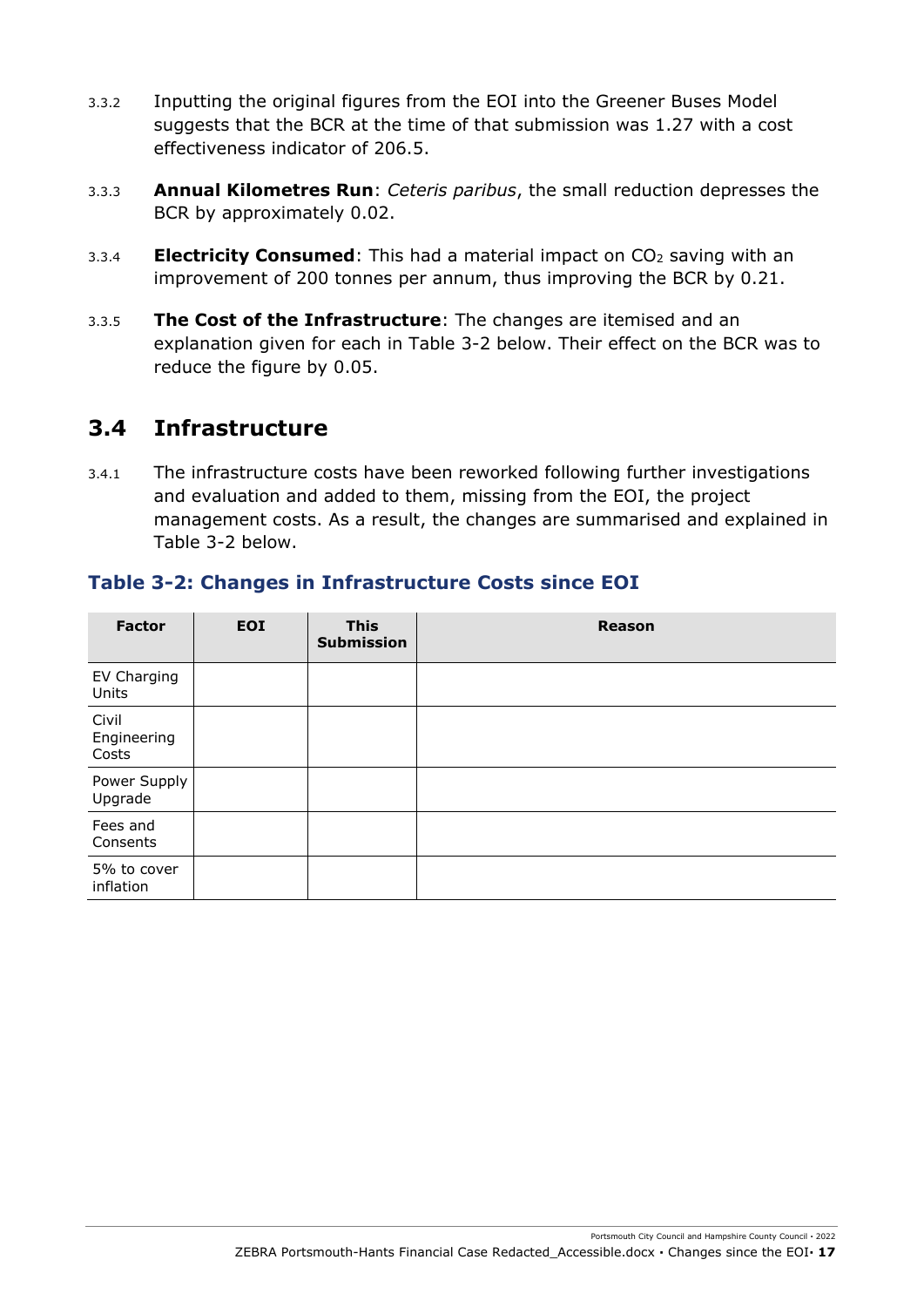# <span id="page-17-1"></span><span id="page-17-0"></span>**4. Funding Profile**

## **4.1 Expected Whole-life Costs**

4.1.1 The expected whole life costs and funding lines by financial year are shown in Funding Profile at Appendix 1.

# <span id="page-17-2"></span>**4.2 Risk Allowance**

#### **Description of any risk allowance built into any of the lines**

- 4.2.1 No risk allowance has been built into any of the lines as the costs are firm from suppliers (less for the contingency on the Civil Works). Further, the operator accepts they will be required to fund any cost overruns outside these numbers.
- 4.2.2 Contingency has been built into the Civil Works line to cater for unknown ground conditions when civils commence and also to cover any inflation between now and the start date of the works. The Contingency amount is 10% (based on previous experience and current inflation pressures this is the advised amount from) of the quoted value

# <span id="page-17-3"></span>**4.3 Funding Sources**

#### **Description of the funding source for each line.**

- 4.3.1 ZEB: FirstBus and ZEBRA funding.
- 4.3.2 Infrastructure:
	- a) Civil Works: FirstBus and ZEBRA funding.
	- b) Chargers: FirstBus and ZEBRA finding.
	- c) Fees and Consents: FirstBus and ZEBRA funding.
	- d) Power Upgrade: FirstBus and ZEBRA funding.
- 4.3.3 Warranty: FirstBus and ZEBRA (included in ZEB price).
- 4.3.4 Battery Replacement Cost: FirstBus and ZEBRA (included in ZEB price).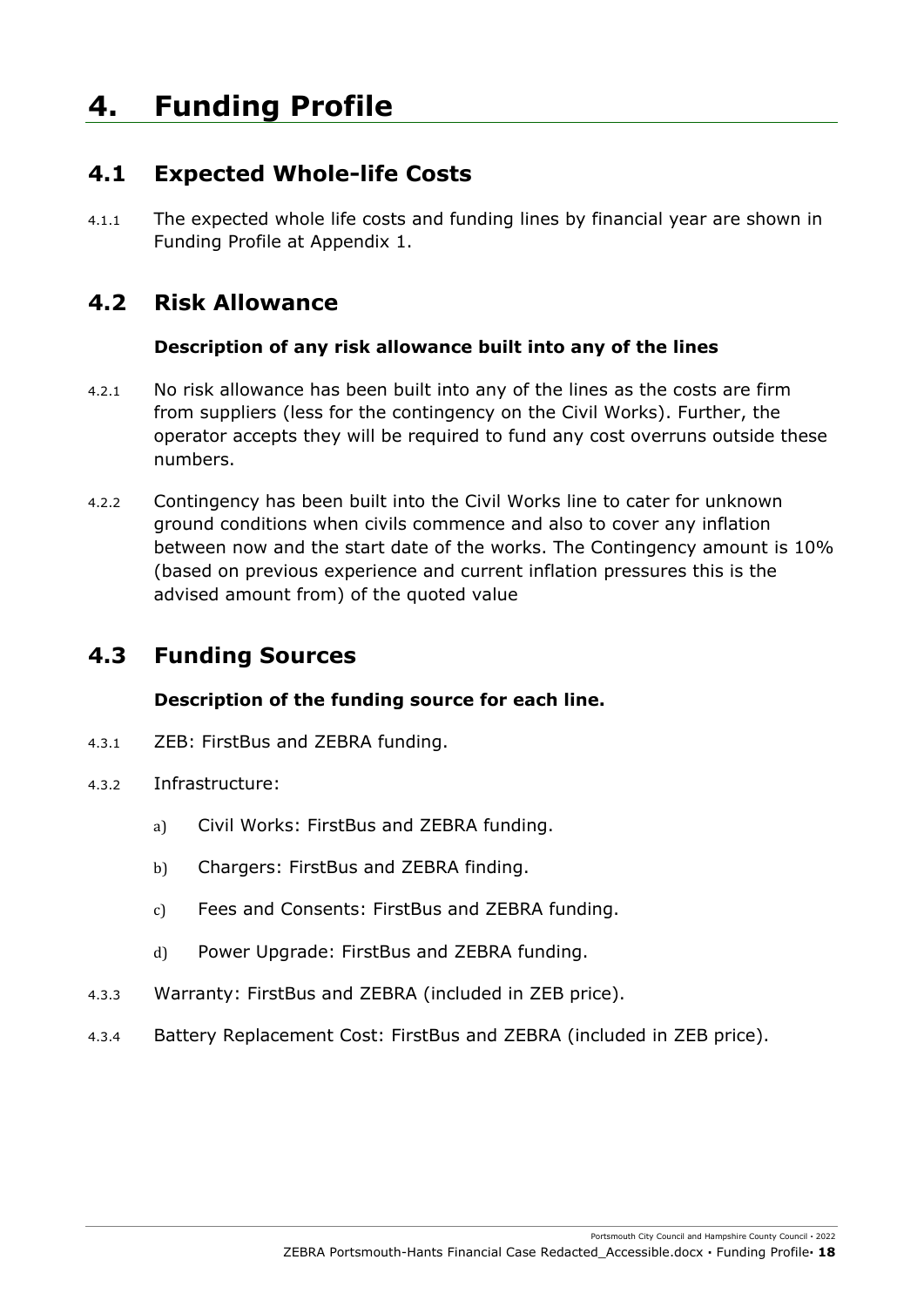#### **Table 4-1: Funding Sources for each line**

| <b>Scheme</b>               | <b>Total Cost</b> | Source (1) | Cost | Source (2) | Cost |
|-----------------------------|-------------------|------------|------|------------|------|
| <b>ZEB</b>                  |                   |            |      |            |      |
| Infrastructure              |                   |            |      |            |      |
| <b>Warranty Costs</b>       |                   |            |      |            |      |
| Battery<br>Replacement Cost |                   |            |      |            |      |
| <b>Totals</b>               |                   |            |      |            |      |

### <span id="page-18-0"></span>**4.4 Financial Responsibility Statement**

- 4.4.1 A statement noting that the operator accepts financial responsibility for the project going forward and accepts that cost increase will not be met by increased further grant.
- 4.4.1 FirstBus can confirm that the new Hoeford buses will be brought into service by February 2024 at the latest and that any increase in costs of either the buses or infrastructure above those within the 2<sup>nd</sup> stage Zebra bid will be funded by First.

## <span id="page-18-1"></span>**4.5 Other Funding Sources**

**Background on sources of other funding being provided by the LTA or a third party. With written statements.** 

<span id="page-18-2"></span>4.5.1 No other funding is being provided by the LTA.

## **4.6 Budgetary Considerations for the LTA.**

4.6.1 There are no budgetary considerations for the LTA for this scheme.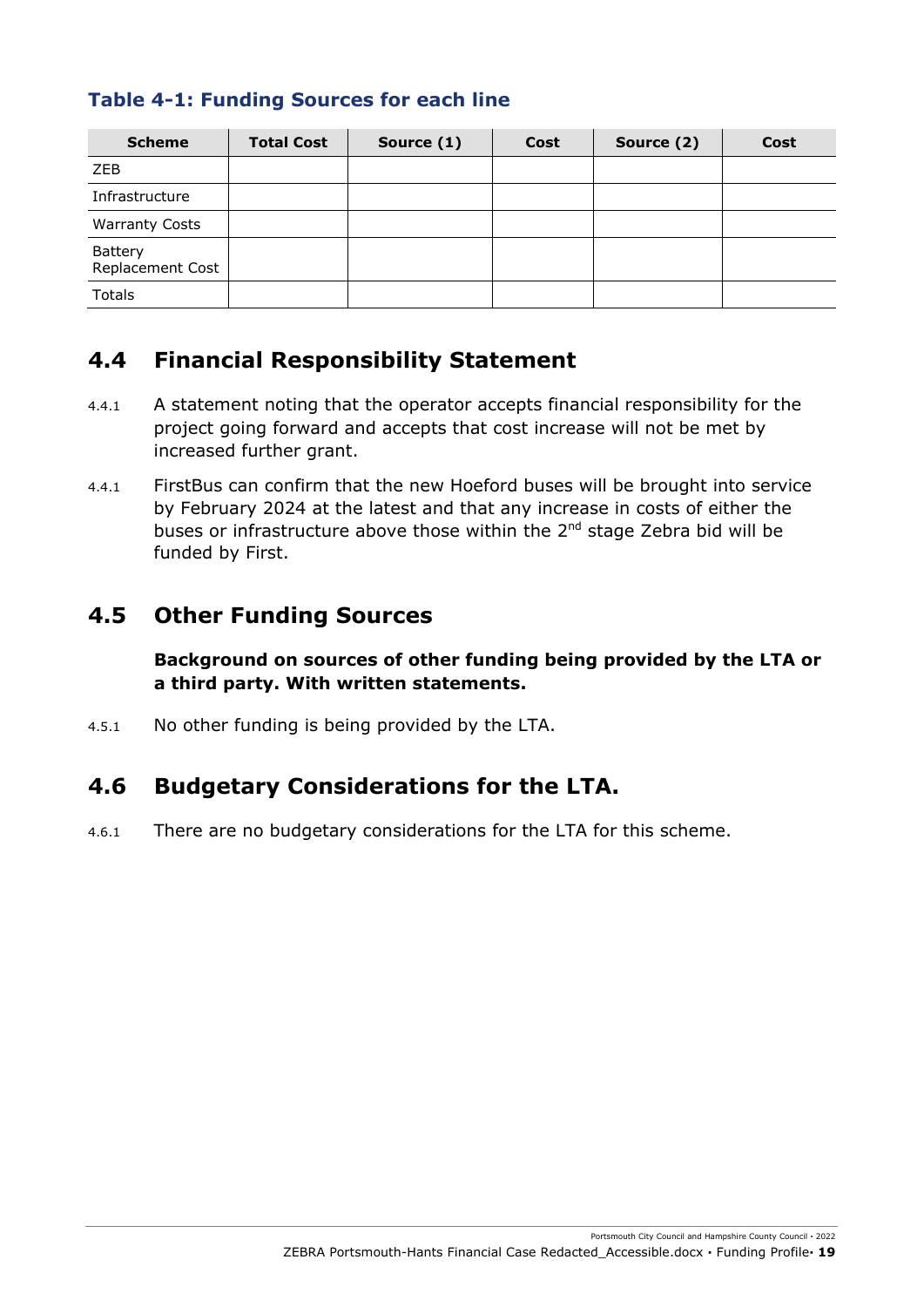# <span id="page-19-1"></span><span id="page-19-0"></span>**5. Viability and Wider Benefits**

## **5.1 Long-term Viability of the Scheme**

- 5.1.1 As detailed in the Strategic Case this project has long term viability as it is fully integrated with National and Local Policy (summarised in Para 5.5 below), which will sustain the project for the long term. Further, it has Commercial viability especially as ZEBs are cheaper to operate then ICE.
- 5.1.2 National Policy: The scheme is fully aligned to National Policy on three levels:
	- a) Government strategic priorities
	- b) ZEBRA objectives
	- c) National Bus Strategy (NBS) via the Bus Service improvement Plans (BSIPs)
	- d) Summary of how this project support these is shown in Table 5-1 below:
- 5.1.3 Local Policy: The scheme fully aligns to:
	- a) Local transport plans
	- b) Portsmouth Clean Air Zone
- 5.1.4 Commercial Viability:
	- a) The scheme is fully funded by FirstBus with the support of the ZEBRA funding
	- b) The ZEB are cheaper to run over their lifetime than the existing diesel buses. See Para 5.4 below

## <span id="page-19-2"></span>**5.2 Delivering benefits beyond the Scheme**

5.2.1 A wide range of benefits beyond the scheme have been fully documented in the Economic Case and the relevant extracts shown in Table 5-1 below:

#### **Table 5-1: Delivering benefits beyond the Scheme**

| <b>Subject</b>         | Qualitative<br><b>Assessment</b> | <b>Benefit</b>                                         | <b>Remarks</b>                                                                                                                                                   |
|------------------------|----------------------------------|--------------------------------------------------------|------------------------------------------------------------------------------------------------------------------------------------------------------------------|
| <b>Economic</b>        |                                  |                                                        |                                                                                                                                                                  |
| Transport<br>Providers | Beneficial                       | Transformation of user<br>perceptions of bus<br>travel | Additional benefits will come from a<br>transformation of the image of the bus,<br>helping to make it a more genuinely<br>viable alternative to the private car. |

Portsmouth City Council and Hampshire County Council **·** 2022

ZEBRA Portsmouth-Hants Financial Case Redacted\_Accessible.docx **·** Viability and Wider Benefits**· 20**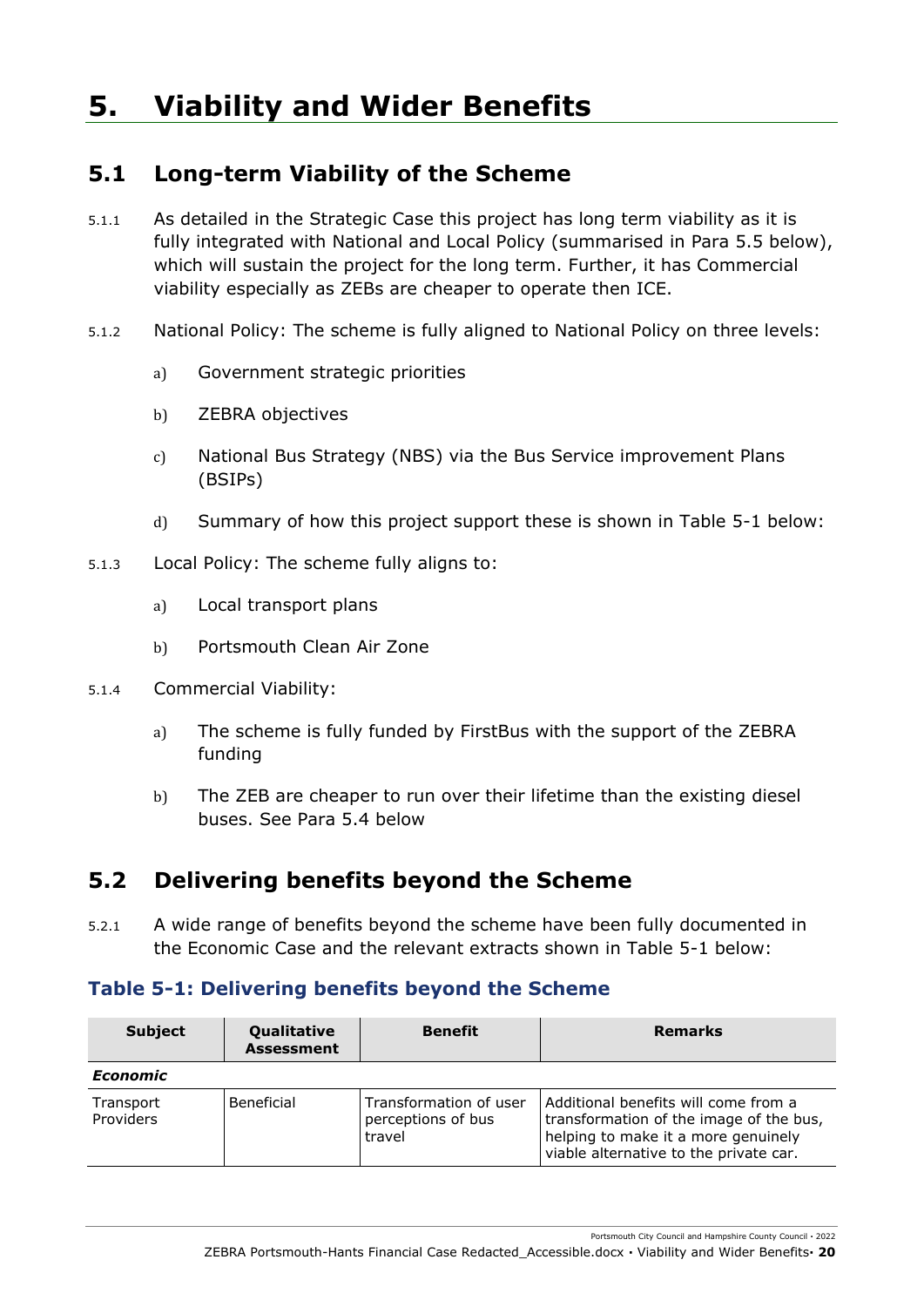| <b>Subject</b>                                                                        | Qualitative<br><b>Assessment</b> | <b>Benefit</b>                                                                                        | <b>Remarks</b>                                                                                                                                                                                                                                                                                                                   |
|---------------------------------------------------------------------------------------|----------------------------------|-------------------------------------------------------------------------------------------------------|----------------------------------------------------------------------------------------------------------------------------------------------------------------------------------------------------------------------------------------------------------------------------------------------------------------------------------|
| Electrifying all<br>buses by 2035<br>and<br>decarbonising all<br>transport by<br>2040 | Beneficial                       | This project is an<br>enabler and catalyst to<br>get things moving                                    | Huge improvement in air<br>quality/reduction in pollution                                                                                                                                                                                                                                                                        |
| Regeneration                                                                          | Beneficial                       | (1) Areas of deprivation<br>(2) Town centre<br>regeneration<br>(3) Tourism<br>(4) Training and Skills | (1) Improved bus services will<br>contribute to the economic and<br>educational opportunities available<br>to populations in deprived areas<br>(2) Ease of access to and from town<br>centres will generate additional<br>journeys and/or reduce propensity<br>to move shopping online<br>(3) Tourism<br>(4) Training and skills |
| Wider Impacts                                                                         | Beneficial                       | The economic<br>consequences of<br>ordering the bus                                                   |                                                                                                                                                                                                                                                                                                                                  |
| <b>Environmental</b>                                                                  |                                  |                                                                                                       |                                                                                                                                                                                                                                                                                                                                  |
| Landscape                                                                             | Neutral                          | None                                                                                                  | No discernible benefit has been<br>identified                                                                                                                                                                                                                                                                                    |
| Townscape                                                                             | Slightly beneficial              | Reduced pollution                                                                                     | Reduced air pollution will help to reduce<br>damage to the fabric of buildings, while<br>reduced noise and vibration levels will<br>assist in preserving and enhancing the<br>townscape of the historic city.                                                                                                                    |
| <b>Historic</b><br>Environment                                                        | Slight beneficial                | Improved air quality                                                                                  | Reduced pollution will increase the<br>appeal of local naval heritage sites and<br>other attractions, helping to increase<br>visitor numbers.<br>Lower levels of pollution will also reduce<br>damage to the fabric of important<br>historic buildings throughout the city<br>centre and the other conservation<br>areas.        |
| Biodiversity                                                                          | Neutral                          | None                                                                                                  | No discernible benefit has been<br>identified                                                                                                                                                                                                                                                                                    |
| Water<br>Environment                                                                  | Neutral                          | None                                                                                                  | No discernible benefit has been<br>identified                                                                                                                                                                                                                                                                                    |
| Social                                                                                |                                  |                                                                                                       |                                                                                                                                                                                                                                                                                                                                  |
| Commuting and<br><b>Other Users</b>                                                   | Beneficial                       | Patronage increase                                                                                    | We expect a 4.5% increase in<br>patronage from the introduction of the<br>new buses.                                                                                                                                                                                                                                             |
| Physical activity                                                                     | Beneficial                       | Modal shift benefits                                                                                  | Even a small modal shift from car to bus<br>leads to increased physical activity in<br>walking to and from the bus stop.                                                                                                                                                                                                         |
| Accidents                                                                             | Beneficial                       | (1) Accident reduction<br>through modal shift<br>(2) Safer in-vehicle<br>passenger<br>environment     | (1) A modal shift from car to bus will<br>reduce the incidence of highway<br>accidents, with falls in KSI incidents<br>(2)                                                                                                                                                                                                       |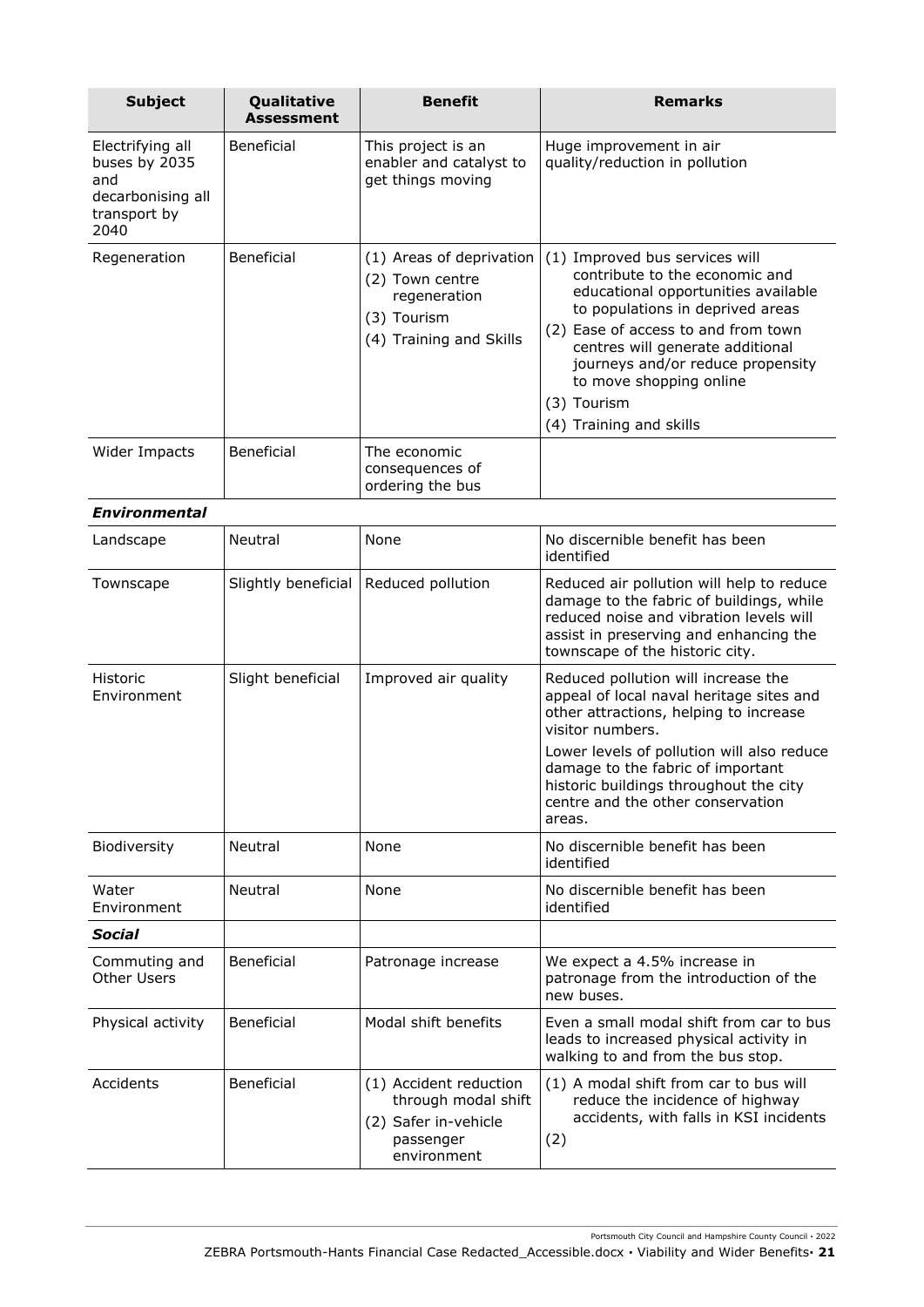| <b>Subject</b>                | Qualitative<br><b>Assessment</b> | <b>Benefit</b>                                                   | <b>Remarks</b>                                                                                                                                                                                                                                                    |
|-------------------------------|----------------------------------|------------------------------------------------------------------|-------------------------------------------------------------------------------------------------------------------------------------------------------------------------------------------------------------------------------------------------------------------|
| Security                      | Beneficial                       | Higher usage as a<br>deterrent against anti-<br>social behaviour | More attractive services that are better<br>used will reduce the opportunity for<br>anti-social behaviour on-bus and in the<br>vicinity of stops.                                                                                                                 |
| Access to<br>Services         | Beneficial                       | The 'virtuous circle'<br>effect                                  | A patronage increase will help to secure<br>future revenue. Alongside other<br>measures set out in the TCF<br>programme, this will lead to<br>improvements in both the quantum and<br>quality of supply, improving access to<br>services in areas of deprivation. |
| Affordability                 | Beneficial                       | The 'virtuous circle'<br>effect                                  | (1) Patronage growth drives down the<br>cost per passenger journey of bus<br>services, so mitigating rising<br>operating costs and keeping fares<br>lower than they otherwise would be.<br>(2) Helps to secure the long-term future                               |
|                               |                                  |                                                                  | of the jobs in First                                                                                                                                                                                                                                              |
| Health                        | Beneficial                       | Improved air quality                                             | The more BEV the less air pollution the<br>better it is on personal health                                                                                                                                                                                        |
| Severance                     | Moderate<br>beneficial           | Enhanced standards of<br>service provision                       | There is no change to the routes used<br>by pedestrians, equestrians or cyclists.<br>However, there will be enhanced<br>standards of provision and service<br>quality which would result in patronage<br>gains.                                                   |
| Option and Non-<br>Use Values | Neutral                          | No change                                                        | The project does not result in the<br>provision of new public transport<br>services.                                                                                                                                                                              |

# <span id="page-21-0"></span>**5.3 Cost Estimation and Control**

5.3.1 The responsibility for estimating and controlling all project costs lies with the operator, as a result, the ZEBRA grant request will not be increased post submission

# <span id="page-21-1"></span>**5.4 Summary of Running Costs:**

5.4.1 The summary of running/maintenance costs of ZEB is shown in Table 5-1 below and can be compared with the ICE figures from Table 5-2 below.

Portsmouth City Council and Hampshire County Council **·** 2022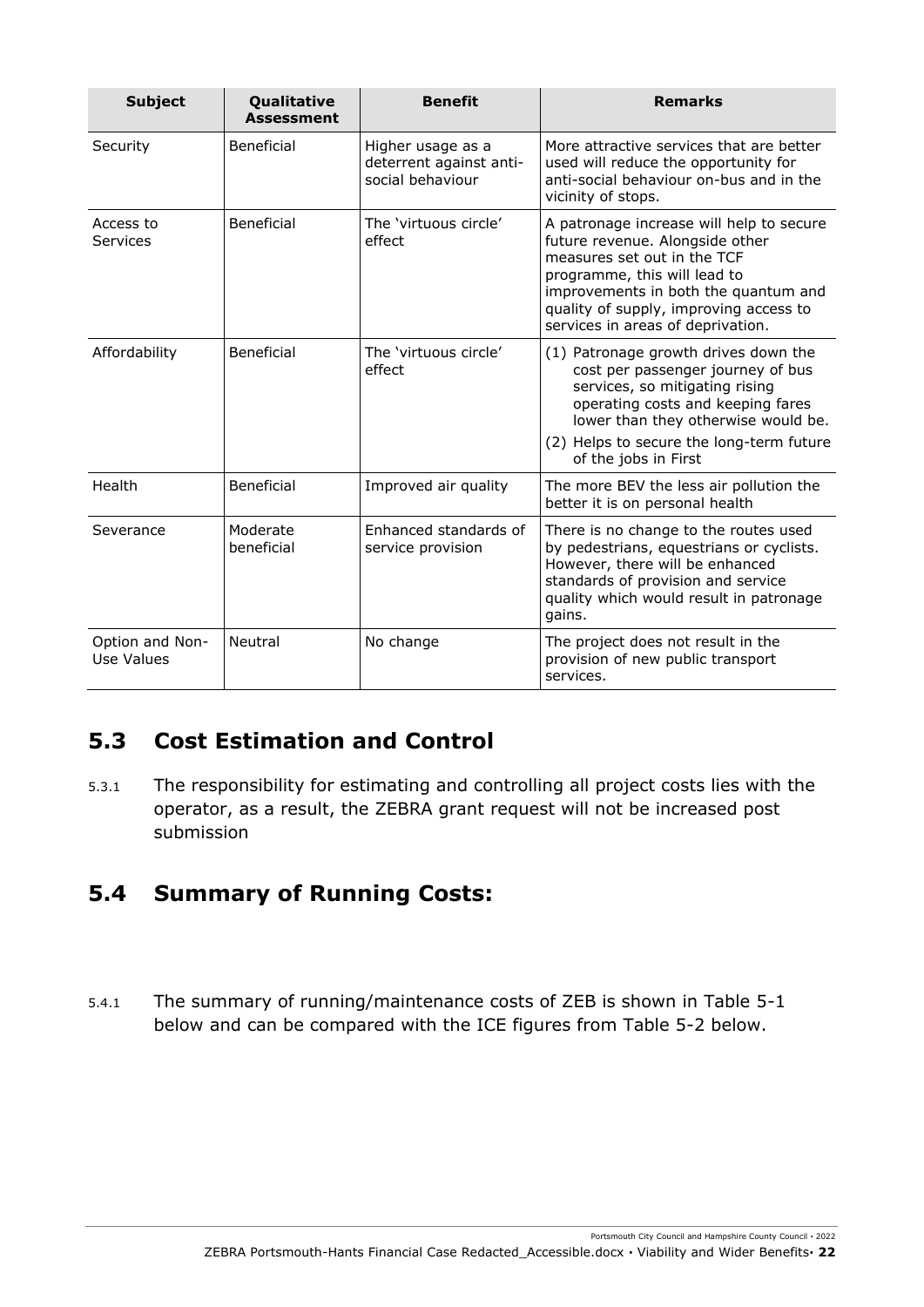#### **Table 5-1: ZEB Running and Maintenance Costs**

**Table 5-2: Running and Maintenance Costs of Current ICE**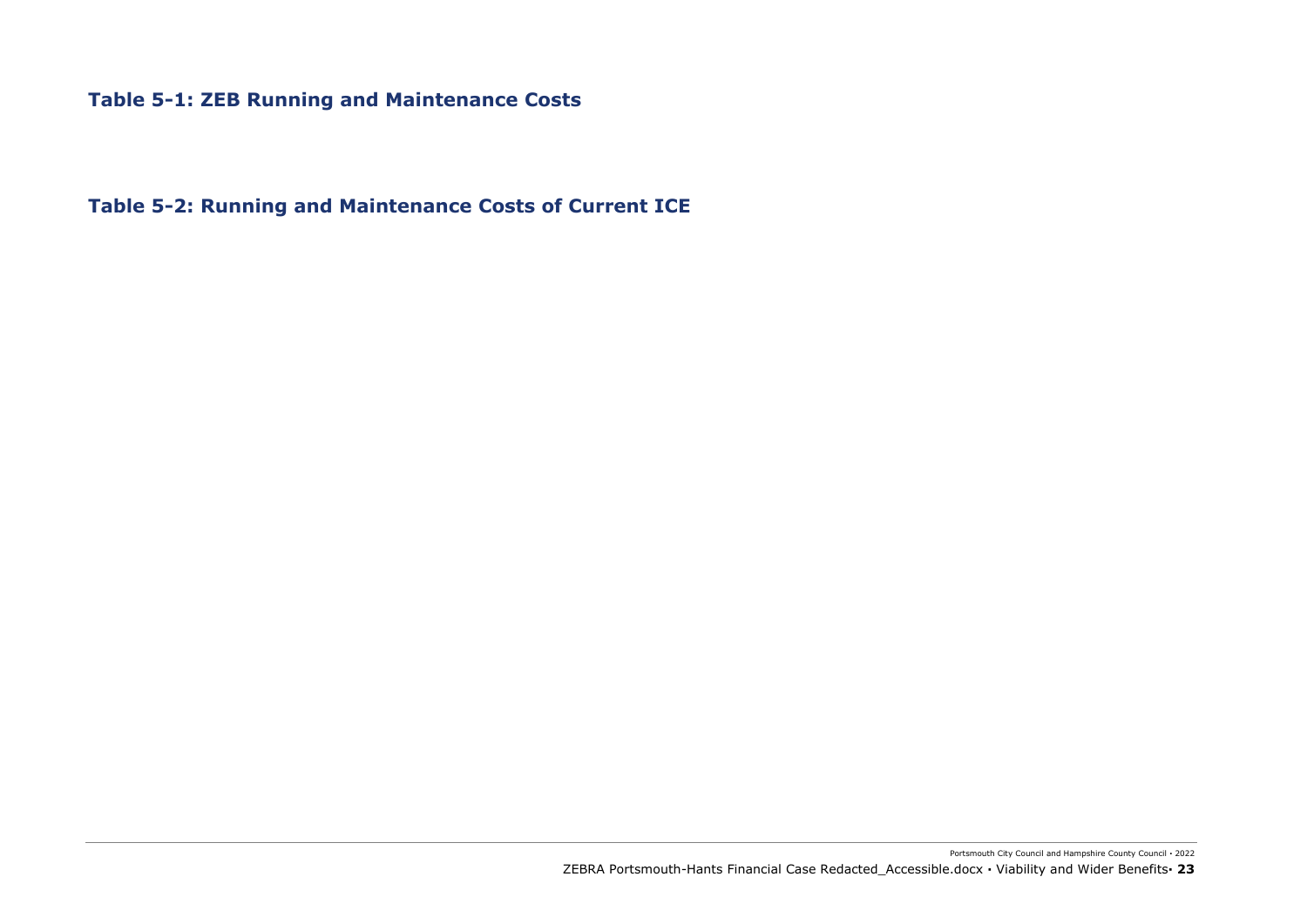- 5.4.2 Deduction statement from the tables: By inspection from the tables it can be seen that operating the ZEB is cheaper than the current ICE. These are the forward looking operating costs which prove the benefit of running ZEB over ICE. Given it is cheaper to operate ZEBs over current ICE for the life of the bus it provides the evidence to support that this project has long term commercial viability.
- 5.4.3 Statement from First Hampshire and Dorset: FirstBus can confirm that the new Hoeford buses, will be brought into service by February 2024 at the latest and that any increase in costs of either the buses or infrastructure above those within the 2<sup>nd</sup> stage Zebra bid will be funded by First. Thus the operator accepts financial responsibility for the project going forward and accepts that cost risk increases will not be met by increased further grant.
- 5.4.4 Cost overruns will be monitored via the monitoring and evaluation plan as detailed in the Management Case. The relevant extract regarding costs is show in Table 5-4 below:

| <b>Objective</b>                       |    | <b>Performance Indicator</b>                                             | <b>Data</b><br>collection<br>and source | <b>Frequency of data collection</b>                                                                                                                                                                                            |
|----------------------------------------|----|--------------------------------------------------------------------------|-----------------------------------------|--------------------------------------------------------------------------------------------------------------------------------------------------------------------------------------------------------------------------------|
| ZEBs and<br>charging<br>infrastructure | 1. | Number of ZEBs purchased                                                 | <b>FirstBus</b>                         | As purchased                                                                                                                                                                                                                   |
| outputs                                | 2. | Number of ZEBs in operation                                              | FirstBus                                | Quarterly                                                                                                                                                                                                                      |
|                                        | 3. | Number and type of internal<br>combustion engine (ICE)<br>buses replaced | <b>FirstBus</b>                         | On request                                                                                                                                                                                                                     |
|                                        | 4. | Number (and capacity) of<br>charging facilities introduced               | <b>FirstBus</b>                         | On request                                                                                                                                                                                                                     |
|                                        | 5. | Charging methodology e.g.,<br>depot overnight, en-route<br>charging      | <b>FirstBus</b>                         | Planned charging is all based on<br>overnight depot charging,<br>FirstBus will engage with LA and<br>update if there is any change to<br>these plans                                                                           |
|                                        |    | 6. AC or DC charging                                                     | <b>FirstBus</b>                         | Currently following market<br>assessment and business<br>experience of AC and DC<br>charging, DC charging is the<br>preferred method., FirstBus will<br>engage with LA and update if<br>there is any change to these<br>plans. |
|                                        |    | Scheme costs 7. Purchase cost per ZEB                                    | All by FirstBus                         |                                                                                                                                                                                                                                |

#### **Table 5-4: Monitoring and Evaluating the Costs**

Portsmouth City Council and Hampshire County Council **·** 2022

ZEBRA Portsmouth-Hants Financial Case Redacted\_Accessible.docx **·** Viability and Wider Benefits**· 24**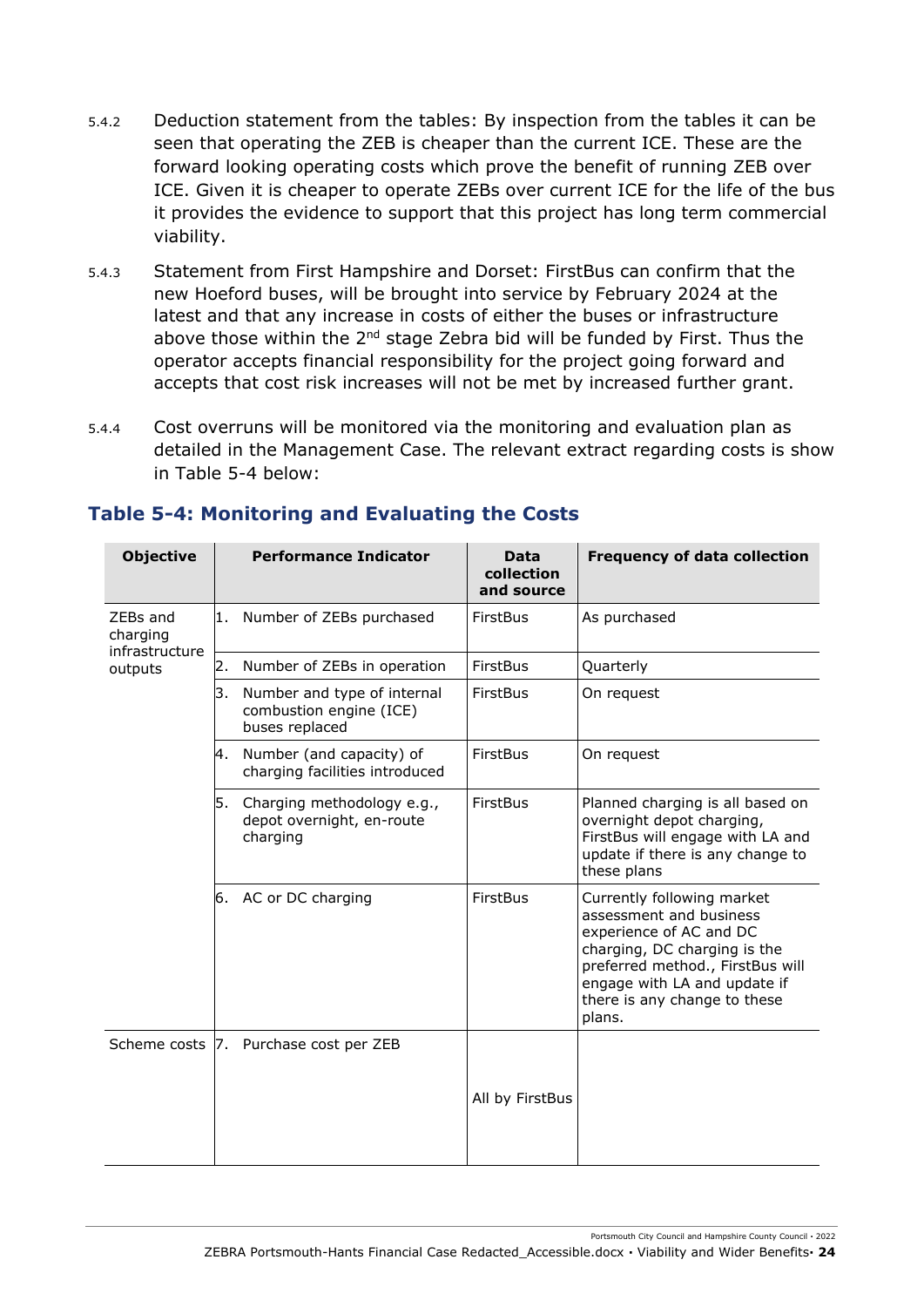| <b>Objective</b> |    | <b>Performance Indicator</b>                                                                                                                 | Data<br>collection<br>and source | <b>Frequency of data collection</b> |
|------------------|----|----------------------------------------------------------------------------------------------------------------------------------------------|----------------------------------|-------------------------------------|
|                  | 8. | Purchase cost per equivalent<br>ICE bus                                                                                                      |                                  |                                     |
|                  | 9. | Average operational cost (incl.<br>maintenance and<br>infrastructure) per ZEB ( $E$ per<br>month)                                            |                                  | Quarterly                           |
|                  |    | 10. Average operational cost (incl.<br>maintenance and<br>infrastructure) per ICE ( $E$ per<br>month) (if ICE buses<br>operational in fleet) |                                  | Quarterly                           |
|                  |    | 11. Cost of electric or hydrogen<br>fuelling infrastructure (upfront<br>$cost)$ ( $E$ )                                                      |                                  | One-off when available              |

## <span id="page-24-0"></span>**5.5 Long-term commitments**

- 5.5.1 PCC and HCC are fully committed to the long-term running of ZEBs and this is fully appraised and documented in the Strategic Case for which the Summary of the Strategic Context is shown in [Figure 5-A](#page-25-0) below showing that ZEB are at the heart of:
	- a) Delivering on the Government's strategic priorities
	- b) Delivering on the ZEBRA objectives
	- c) Delivering on National Bus Strategy (NBS) with their Bus Service Improvement Plans (BSIPs)
	- d) Delivering on their Local Transport Plans
	- e) Delivering on the Portsmouth Clean Air Zone.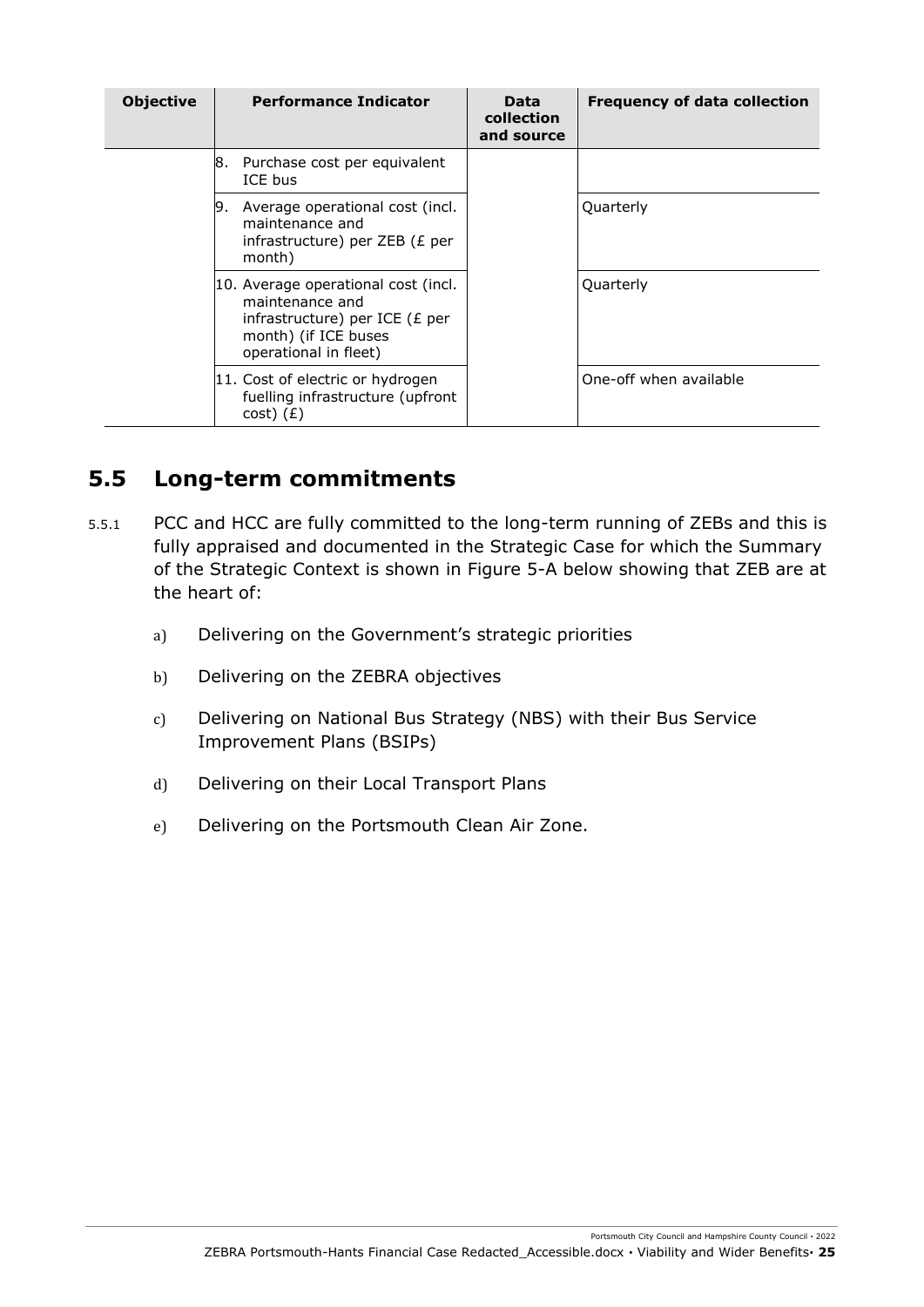#### <span id="page-25-0"></span>**Figure 5-A: Summary of Strategic Context**



5.5.2 A summary showing the alignment of this Scheme with ZEBRA objectives is shown in [Table 5-3](#page-26-0) below and with Government Priorities in [Table 5-4](#page-26-1) below.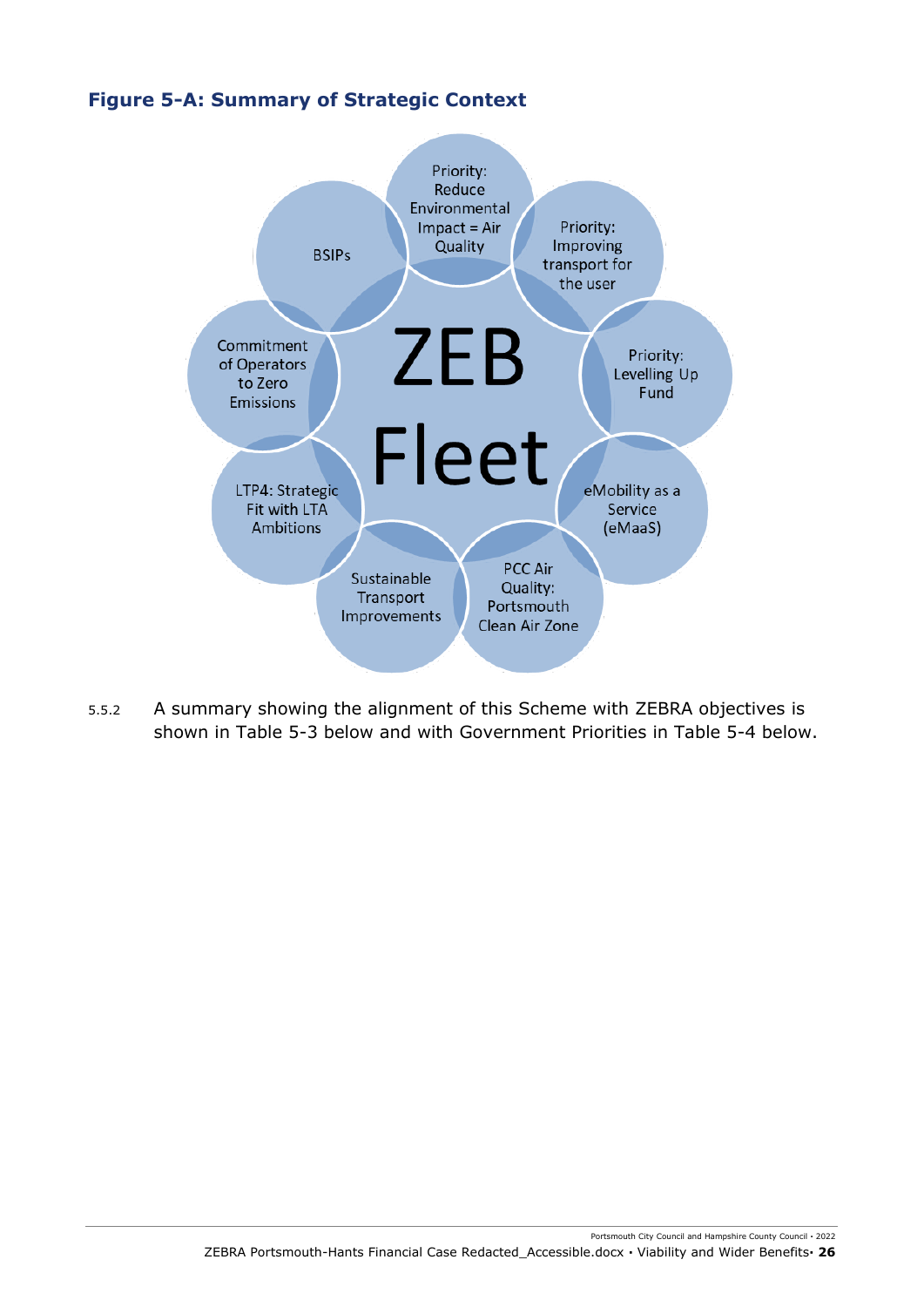# <span id="page-26-0"></span>**Table 5-3: Alignment with ZEBRA Scheme Objectives**

| <b>Zebra Objectives</b>                                                                                                                              | <b>Project Objectives</b>                                                                                                                                                                                                                                                                                                                                                                                                                                                                                                                                                                                                            |
|------------------------------------------------------------------------------------------------------------------------------------------------------|--------------------------------------------------------------------------------------------------------------------------------------------------------------------------------------------------------------------------------------------------------------------------------------------------------------------------------------------------------------------------------------------------------------------------------------------------------------------------------------------------------------------------------------------------------------------------------------------------------------------------------------|
| Support the government's commitment to<br>decarbonisation and to reduce the transport<br>sector's contribution to CO2 emissions                      | To decarbonise 12% of the buses operating in the<br>area whilst reducing CO2 emissions by 20%                                                                                                                                                                                                                                                                                                                                                                                                                                                                                                                                        |
| Support the roll-out of the 4,000 Zero Emission<br>Buses that the government committed to in Feb<br>2020                                             | To enable First Hampshire and Dorset to procure 34<br><b>ZEBs</b>                                                                                                                                                                                                                                                                                                                                                                                                                                                                                                                                                                    |
| Support partnership working between Local<br>Transport Authorities, bus operators, and other<br>local stakeholders as set out in the NBS             | Portsmouth, Hampshire and the bus operators have<br>a long history of working in partnership and this bid<br>is the latest manifestation of the three working<br>together. Most notable is the SHBOA - South<br>Hampshire Bus Operators Association and the close<br>work done with the LTAs.<br>Our experiences and lessons learned will be shared<br>with other bus operators and LTAs with whom we<br>have close working relationships thus enabling<br>others to benefit from this project<br>First will allow other operators and council vehicles<br>to utilise their charging facilities on a business-to-<br>business basis. |
| Support bus manufacturers in the development of<br>zero emission bus technology                                                                      |                                                                                                                                                                                                                                                                                                                                                                                                                                                                                                                                                                                                                                      |
| Understand better the challenges of introducing<br>zero emission buses and supporting infrastructure<br>to inform future government support for ZEBs | To oversee the delivery of the ZEB into the area<br>with a detailed M&E plan to gain maximum<br>information to inform future projects                                                                                                                                                                                                                                                                                                                                                                                                                                                                                                |

# <span id="page-26-1"></span>**Table 5-4: Alignment with Government Priorities**

| Government Priorities                      | Project Priorities                                                                                                                                                  |
|--------------------------------------------|---------------------------------------------------------------------------------------------------------------------------------------------------------------------|
| Grow and level up the economy              | To improve availability fast and reliable buses in<br>areas of high deprivation and low car ownership<br>thus improving access to healthcare, jobs and<br>education |
| Reduce environmental impacts / Air quality | To reduce $CO2$ emissions in the area by 20% and<br>noise levels.                                                                                                   |
|                                            | To improve air quality through the removal of NOx<br>and PM associated with existing diesel buses                                                                   |

Portsmouth City Council and Hampshire County Council **·** 2022

ZEBRA Portsmouth-Hants Financial Case Redacted\_Accessible.docx **·** Viability and Wider Benefits**· 27**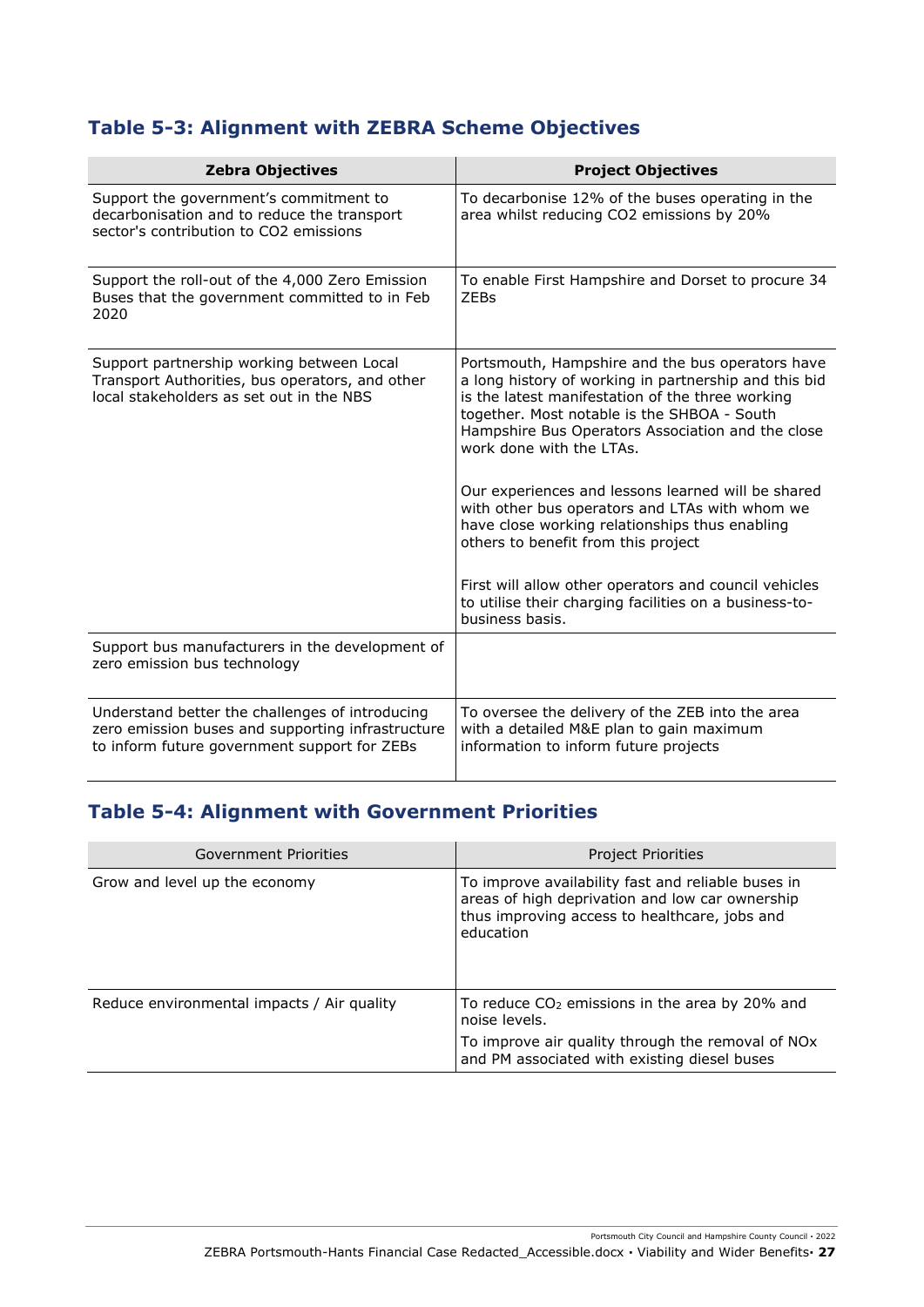| Government Priorities          | <b>Project Priorities</b>                                                                                                                                                                            |
|--------------------------------|------------------------------------------------------------------------------------------------------------------------------------------------------------------------------------------------------|
| Improve transport for the user | To provide quieter, modern buses with higher<br>specification (AC as well as USB, PIS etc).                                                                                                          |
|                                | Note: Recent customer survey across the bus<br>industry have identified that passengers appreciate<br>a quieter bus so that they can chat to their friends<br>on the bus and hear what's being said. |
|                                | To provide faster and more reliable services through<br>implementation of BSIPs (notably bus priority).                                                                                              |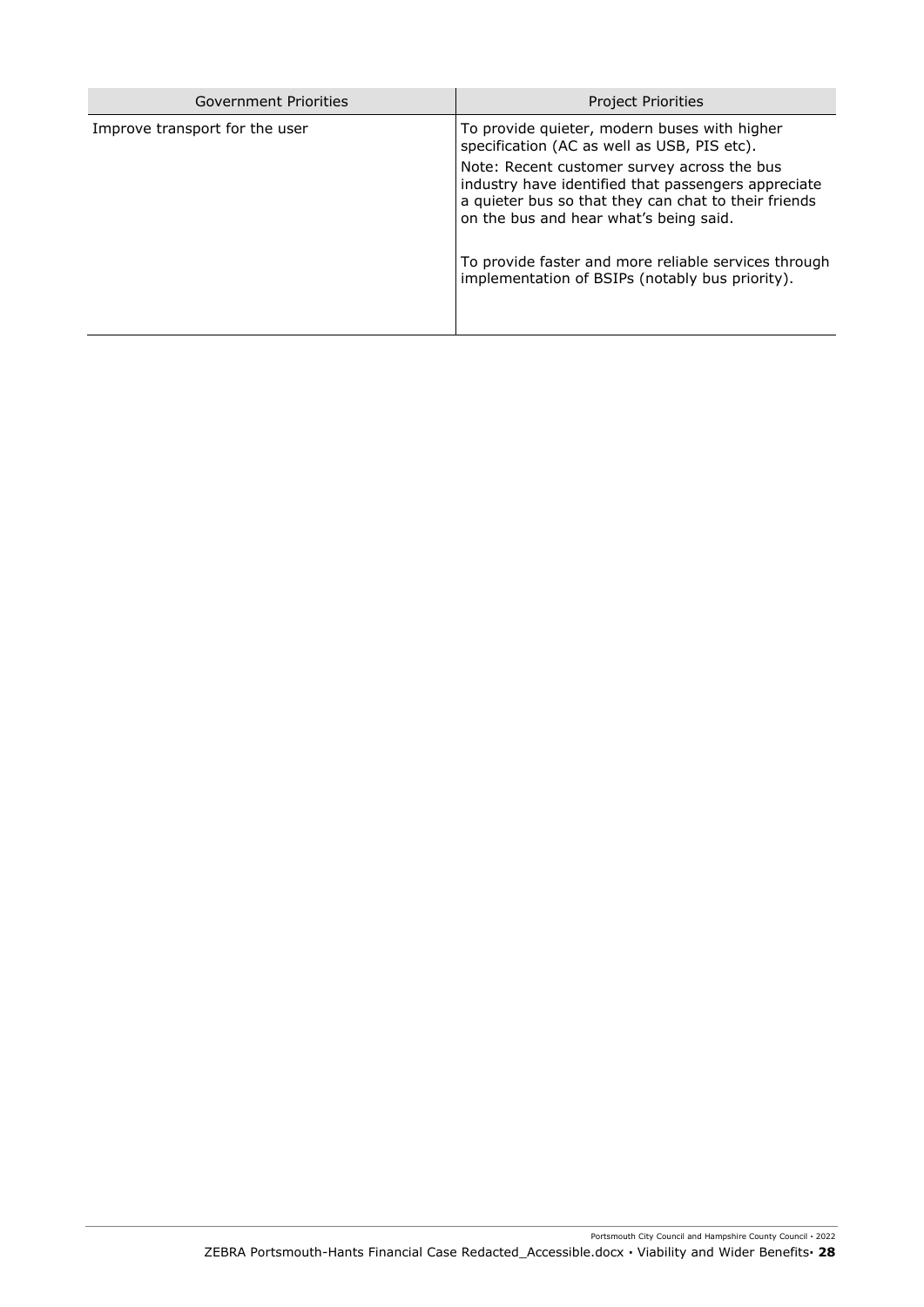# <span id="page-28-1"></span><span id="page-28-0"></span>**6. Financial Risk**

# **6.1 Assessment of financial risk**

- 6.1.1 In considering this Financial Case seven factors were considered for financial risk:
	- a) Viability of FirstBus to fund their share of the scheme.
	- b) Bus prices increasing.
	- c) Electricity price increasing.
	- d) EV charger price increasing.
	- e) Civil works costs increasing.
	- f) Power upgrade cost increasing.
	- g) Project management costs increasing.
- 6.1.2 Risk management strategy: A full risk assessment, scoring and risk mitigation has been undertaken for this project and is stated below and summarised in Table 6-1:
	- a) FirstBus Financial Viability: Project would not go ahead if FirstBus is unable to support it financially. This is highly unlikely given the size and robustness of FirstBus.
	- b) Bus Price: If bus price increases there is no impact on the project as FirstBus have agreed to cover the difference.
	- c) Electricity Price:
	- d) Charger Prices: If charger price increases there is no impact on the project as FirstBus have agreed to cover the difference
	- e) Civil Works Cost: If Civil Works price increase above planned contingency there is no impact on the project as FirstBus have agreed to cover the difference.
	- f) Power Upgrade Cost: If power upgrade costs increase there is no impact on the project as FirstBus have agreed to cover the difference.
	- g) Project Management Costs: If project management cost increases there is no impact on the project as FirstBus have agreed to cover the difference.

Portsmouth City Council and Hampshire County Council **·** 2022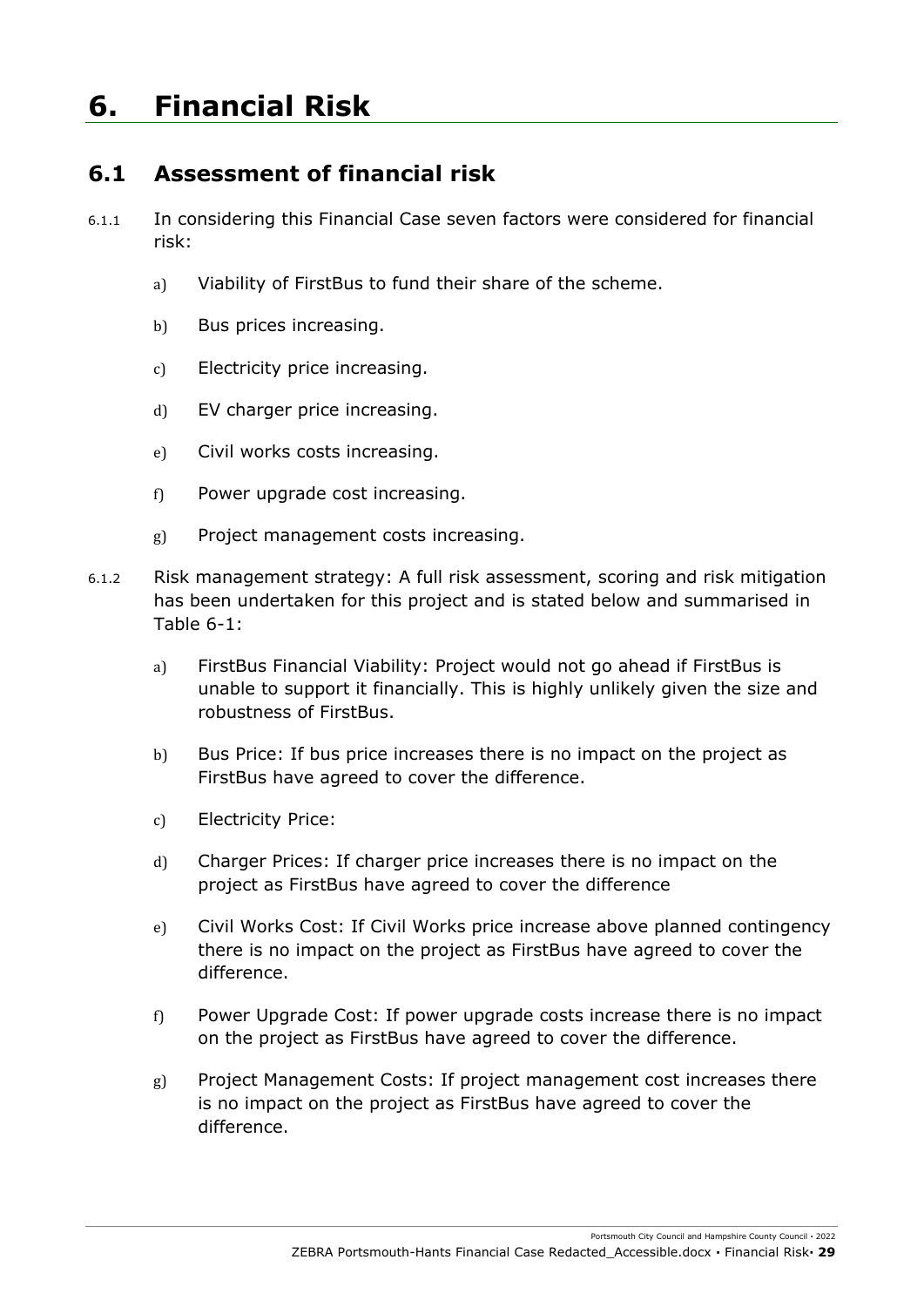#### **Table 6-1: Financial Risks and their Management**

6.1.3 It is assessed that following the mitigation, the financial risk to this scheme is low.